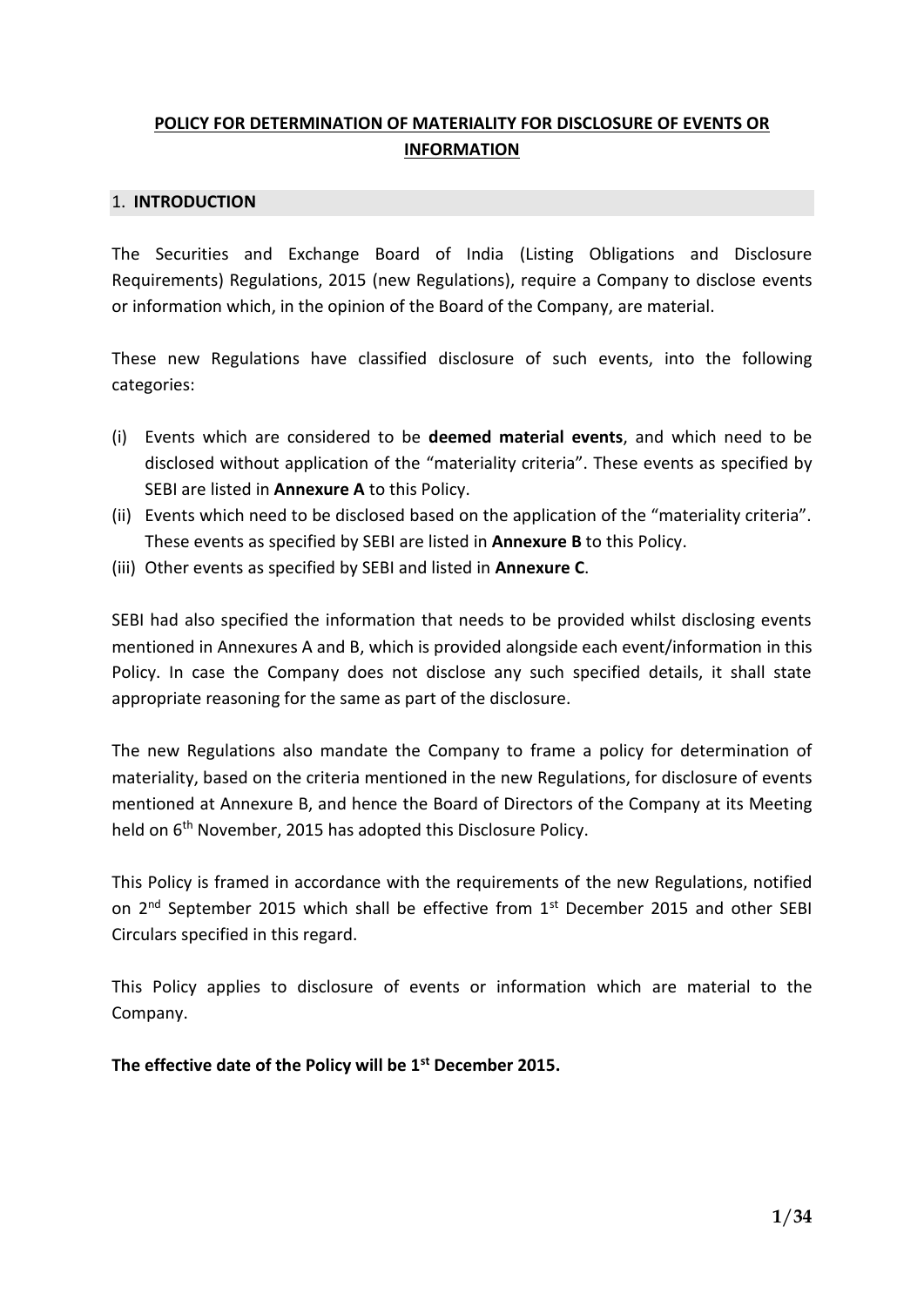# 2. **TITLE**

This Policy shall be called 'Policy for determination of materiality for disclosure of events or information'.

## 3. **AUTHORITY**

The Board has constituted a Disclosure Committee comprising of certain Key Managerial Personnel of the Company as Members of such Committee and other senior functionaries as permanent invitees to the Disclosure Committee.

## 4. **DECISION MAKING OF THE DISCLOSURE COMMITTEE**

The Disclosure Committee members and the permanent invitees may meet physically or may interact through e-mails or any other means as the members of the Committee may deem fit.

## 5. **ROLES AND RESPONSIBILITIES**

The Roles and Responsibilities of the Committee shall include the following:

- 1. To ensure compliance with the disclosure requirements under Regulation 30 of the new Regulations and such other Circulars as may be specified by SEBI in this regard;
- 2. To take a view on the materiality of an event or on the price sensitivity of an event that qualifies for disclosure under Regulation 30 of the new Regulations;
- 3. To determine the appropriate time at which the disclosures are to be made to the stock exchanges which shall be in adherence to the requirements of Regulation 30 of the new Regulations;
- 4. To review and finalise the details to be disclosed. The contents of the disclosure shall be in line with the new Regulations and SEBI Circulars issued in this regard, and as may be amended from time to time. Provided that any confidential information which if disclosed is likely to put at risk, the business interest of the Company shall not be disclosed. The Company to that extent shall make qualified disclosure to the Stock Exchanges;
- 5. To consider such other events that may require disclosure to be made to the stock exchanges which are not explicitly defined in any Annexures and determine the materiality, appropriate time and contents of disclosure for such matter;
- 6. To review the information in respect of the above specified events on periodical basis, as may be necessary and inform the stock exchanges if there is a change in information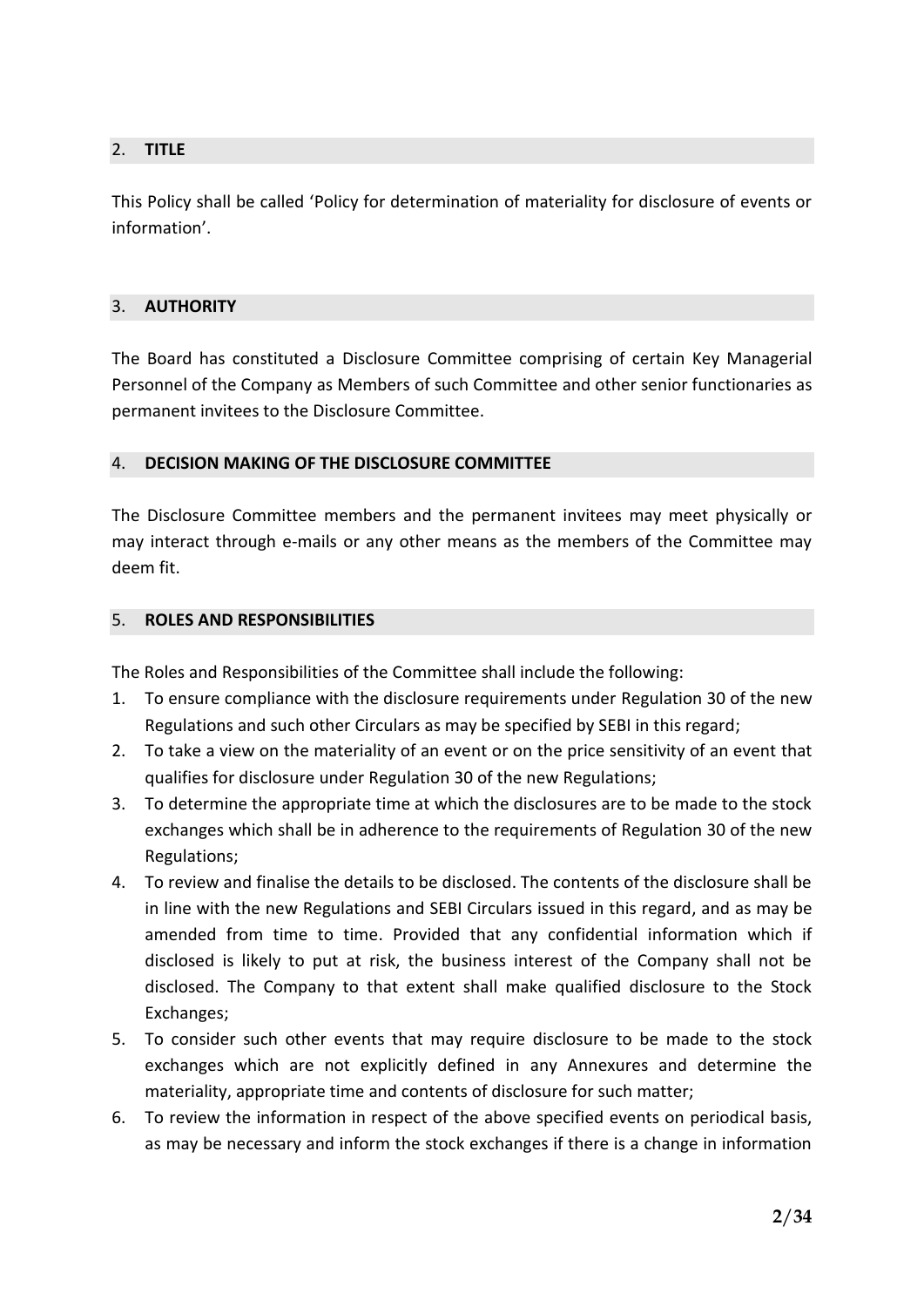after it has been disclosed to stock exchanges (including withdrawal / cancellation of event).

- 7. To determine materiality thresholds of events/ information mentioned in Regulation 2(n) of the Securities and Exchange Board of India (Prohibition of Insider Trading) Regulations, 2015, which is likely to materially affect the price of the securities (constituting UPSI).
- 8. To make necessary amendment(s) to the Policy as may be required from time to time.

# 6. **MATERIALITY CRITERIA OF THE EVENT OR INFORMATION**

Materiality criteria shall have to be determined on a case-to-case basis depending on specific facts and circumstances relating to the event/information mentioned at Annexure B. In order to enable determining whether a particular event/information is material in nature, the Committee shall consider the following criteria in accordance with the new Regulations:

- 1. The omission of an event or information, which is likely to result in :
	- a) discontinuity or alteration of event or information already available publicly; or
	- b) significant market reaction if the said omission came to light at a later date;
- 2. In case where the criteria specified in clauses a) and b) are not applicable, an event/ information may be treated as deemed material, if in the opinion of the Board of Directors, the event/ information is considered material.

For such events/information (mentioned in Annexure B), the Board has prescribed indicative guidelines for determining materiality of an event or information, and which can be considered by the Disclosure Committee for the purpose of disclosure of such events/information to the Stock Exchanges, without diluting the same in any manner. The Committee may, from time to time, modify or amend existing indicative guidelines or specify new guidelines to ascertain materiality of events/ information in this regard.

In respect of events or information pertaining to subsidiaries, the Disclosure Committee may consider the criteria mentioned in 1 above and the indicative guidelines prescribed by the Board, for determining materiality of such events or information vis-à-vis the Company.

#### 7. **TIMEFRAME FOR DISCLOSURE**

In accordance with the new Regulations, disclosures as specified in Part A of Schedule III thereof shall be made to the Stock Exchanges within 24 hours from the occurrence of information or event (except certain events arising out of the Meetings of the board of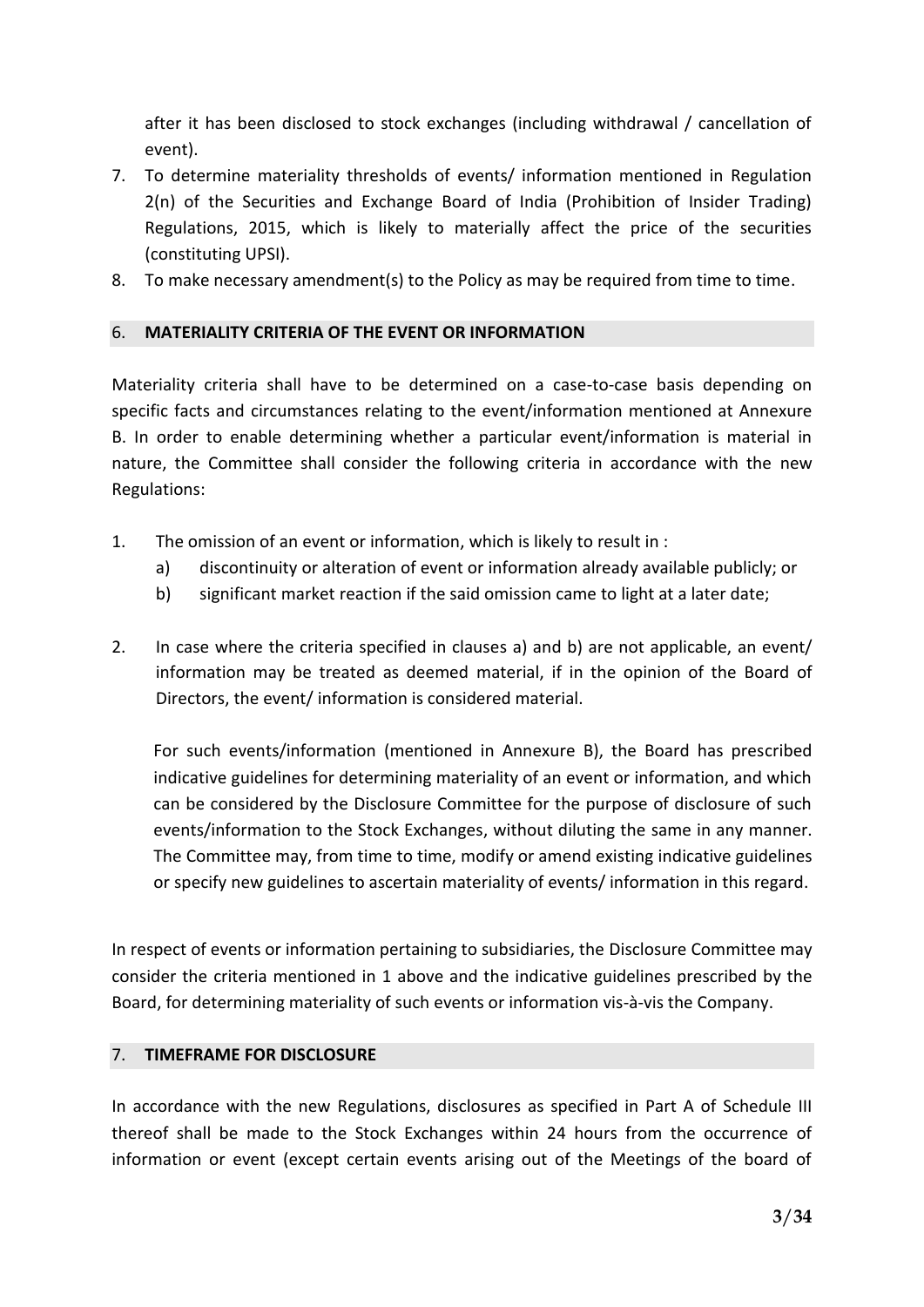directors mentioned in sub-para 4 of Para A of Part A of Schedule III, which are required to be disclosed to the Exchange(s) within 30 minutes of the conclusion of the board meeting).

# 8. **DISCLOSURES ON WEBSITE**

All events or information disclosed to the Stock Exchanges under Regulation 30 of the new Regulations shall be hosted on the website of the Company for a minimum period of 5 years.

## 9. **AMENDMENTS**

The Disclosure Committee is authorised to amend this Policy as may be required from time to time, subject to applicable laws.

## 10. **SCOPE AND LIMITATION**

In the event of any conflict between the provisions of this Policy and the new Regulations / Companies Act, 2013 or any other statutory enactments, rules, the provisions of such new Regulations / Companies Act, 2013 or statutory enactments, rules shall prevail over this Policy.

#### 11. **DISSEMINATION OF POLICY**

This Policy shall be hosted on the intra-net and website of the Company.

xxx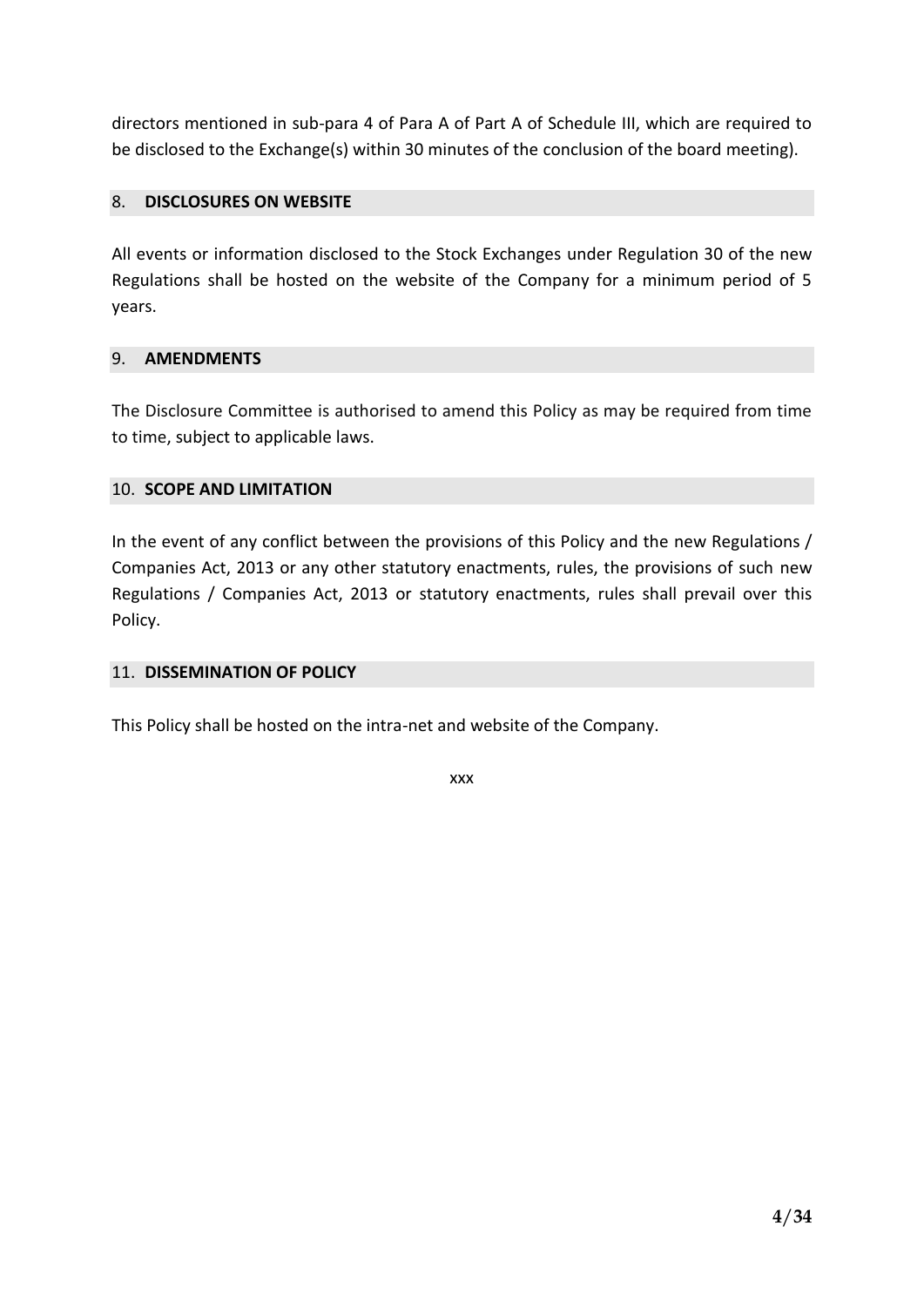#### **Annexure A**

## **DEEMED MATERIAL EVENTS WHICH SHALL BE DISCLOSED WITHOUT APPLICATION OF THE "MATERIALITY CRITERIA"**

| Sr No. | <b>Events/Information</b>                                       | Details of Events that need to be provided                                                       |
|--------|-----------------------------------------------------------------|--------------------------------------------------------------------------------------------------|
|        |                                                                 |                                                                                                  |
|        | Acquisition(s) (including agreement to acquire), Scheme         | Acquisition (including agreement to acquire):                                                    |
|        | of Arrangement (amalgamation/ merger/ demerger/                 |                                                                                                  |
|        | restructuring), or sale or disposal of any unit(s), division(s) | a) name of the target entity, details in brief such as size, turnover                            |
|        | or subsidiary of the Company or any other restructuring.        | etc.;                                                                                            |
|        | Explanation: For the purpose of this sub-para, the word         | b) whether the acquisition would fall within related party                                       |
|        | 'acquisition' shall mean,-                                      | transaction(s) and whether the promoter/ promoter group/                                         |
|        |                                                                 | group companies have any interest in the entity being acquired?                                  |
|        | i) acquiring control, whether directly or indirectly; or,       | If yes, nature of interest and details thereof and whether the<br>same is done at "arms length"; |
|        | ii) acquiring or agreeing to acquire shares or voting rights    |                                                                                                  |
|        | in, a company, whether directly or indirectly, such that -      | c) industry to which the entity being acquired belongs;                                          |
|        | a) the Company holds shares or voting rights                    | d) objects and effects of acquisition (including but not limited to,                             |
|        | aggregating to five per cent or more of the                     | disclosure of reasons for acquisition of target entity, if its                                   |
|        | shares or voting rights in the said company, or;                | business is outside the main line of business of the Company);                                   |
|        | b) there has been a change in holding from the                  | e) brief details of any governmental or regulatory approvals                                     |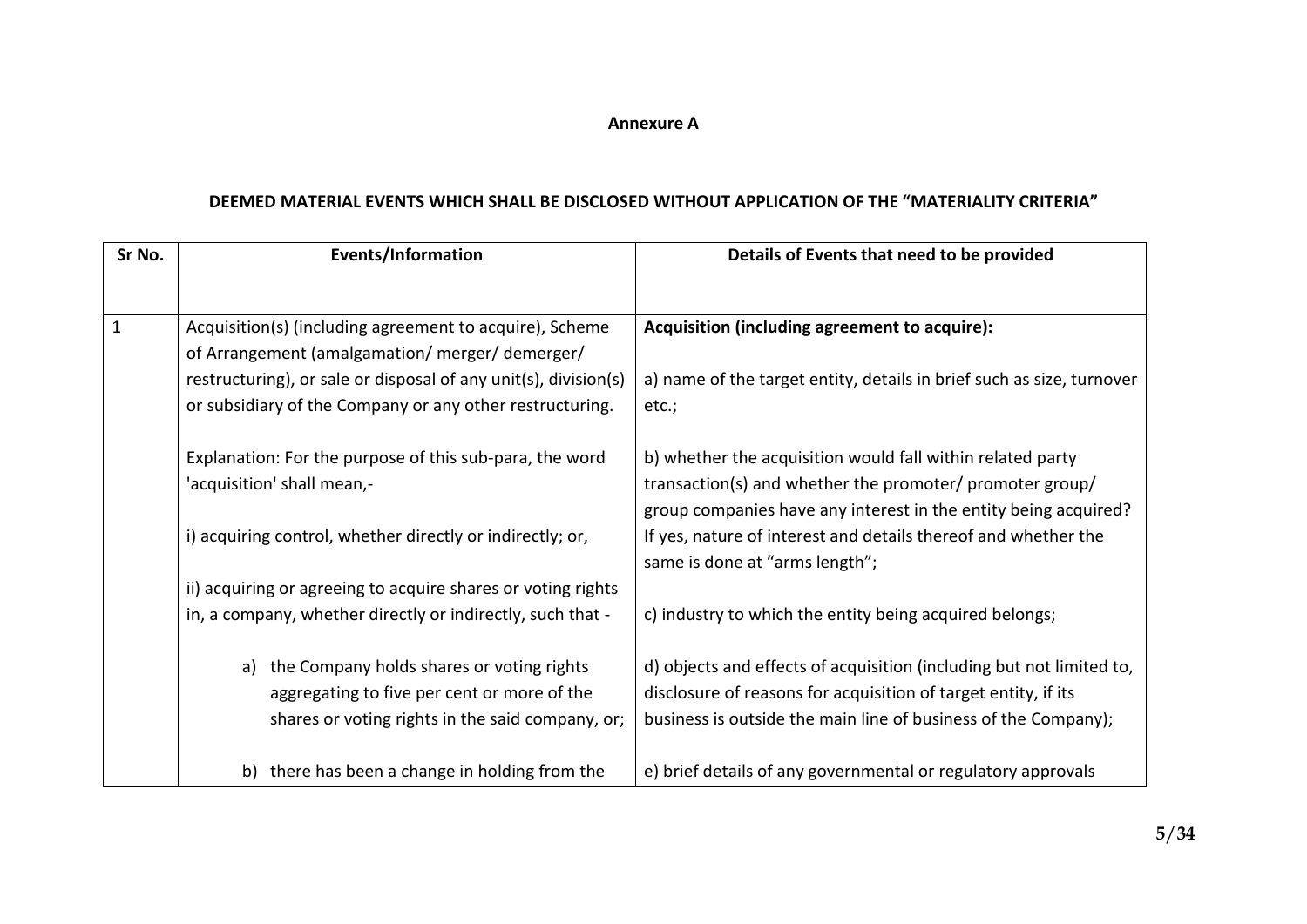| Sr No. | Events/Information                                                                             | Details of Events that need to be provided                         |
|--------|------------------------------------------------------------------------------------------------|--------------------------------------------------------------------|
|        |                                                                                                |                                                                    |
|        | last disclosure made under sub-clause (a) of                                                   | required for the acquisition;                                      |
|        | clause (ii) of the Explanation to this sub-para                                                |                                                                    |
|        | and such change exceeds two per cent of the<br>total shareholding or voting rights in the said | f) indicative time period for completion of the acquisition;       |
|        | company.                                                                                       | g) nature of consideration - whether cash consideration or share   |
|        |                                                                                                | swap and details of the same;                                      |
|        |                                                                                                | h) cost of acquisition or the price at which the shares are        |
|        |                                                                                                | acquired;                                                          |
|        |                                                                                                | i) percentage of shareholding / control acquired and / or number   |
|        |                                                                                                | of shares acquired;                                                |
|        |                                                                                                | j) brief background about the entity acquired in terms of          |
|        |                                                                                                | products/line of business acquired, date of incorporation, history |
|        |                                                                                                | of last 3 years turnover, country in which the acquired entity has |
|        |                                                                                                | presence and any other significant information (in brief);         |
|        |                                                                                                |                                                                    |
|        |                                                                                                | <b>Amalgamation/ Merger:</b>                                       |
|        |                                                                                                | a) name of the entity(ies) forming part of the amalgamation/       |
|        |                                                                                                | merger, details in brief such as, size, turnover etc.;             |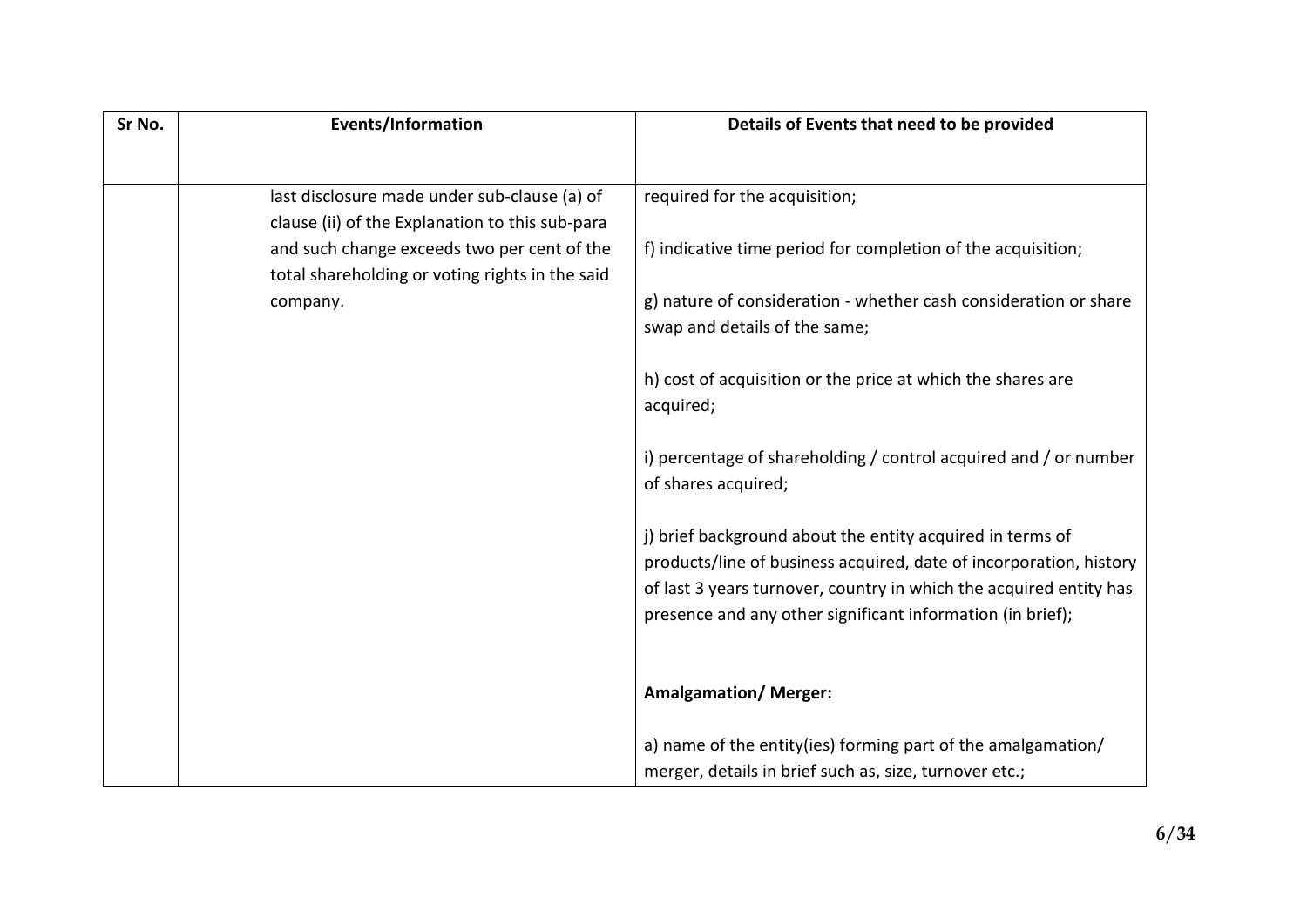| Sr No. | Events/Information | Details of Events that need to be provided                       |
|--------|--------------------|------------------------------------------------------------------|
|        |                    |                                                                  |
|        |                    |                                                                  |
|        |                    | b) whether the transaction would fall within related party       |
|        |                    | transactions? If yes, whether the same is done at "arms length"; |
|        |                    |                                                                  |
|        |                    | c) area of business of the entity(ies);                          |
|        |                    | d) rationale for amalgamation/ merger;                           |
|        |                    |                                                                  |
|        |                    | e) in case of cash consideration - amount or otherwise share     |
|        |                    | exchange ratio;                                                  |
|        |                    | f) brief details of change in shareholding pattern (if any) of   |
|        |                    | Company.                                                         |
|        |                    |                                                                  |
|        |                    | Demerger:                                                        |
|        |                    | a) brief details of the division(s) to be demerged;              |
|        |                    |                                                                  |
|        |                    | b) turnover of the demerged division and as percentage to the    |
|        |                    | total turnover of the Company in the immediately preceding       |
|        |                    | financial year / based on financials of the last financial year; |
|        |                    |                                                                  |
|        |                    | c) rationale for demerger;                                       |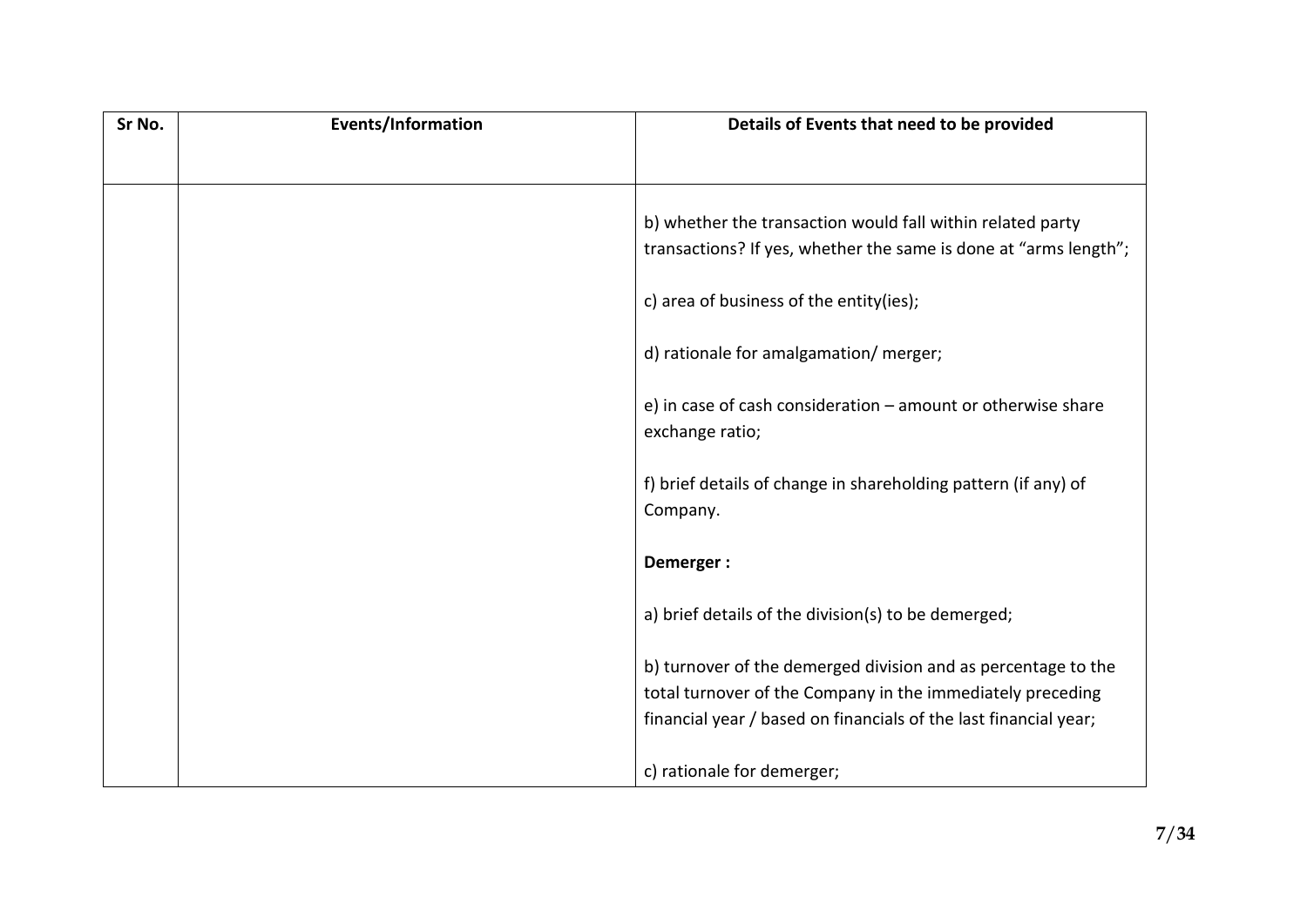| Sr No. | Events/Information | Details of Events that need to be provided                                                                                                                                |
|--------|--------------------|---------------------------------------------------------------------------------------------------------------------------------------------------------------------------|
|        |                    |                                                                                                                                                                           |
|        |                    | d) brief details of change in shareholding pattern (if any) of all<br>entities;                                                                                           |
|        |                    | e) in case of cash consideration $-$ amount or otherwise share<br>exchange ratio;                                                                                         |
|        |                    | f) whether listing would be sought for the resulting entity.                                                                                                              |
|        |                    | Sale or disposal of unit(s) or division(s) or subsidiary of the<br>Company:                                                                                               |
|        |                    | a) the amount and percentage of the turnover or revenue or<br>income and net worth contributed by such unit or division of the<br>Company during the last financial year; |
|        |                    | b) date on which the agreement for sale has been entered into;                                                                                                            |
|        |                    | c) the expected date of completion of sale/disposal;                                                                                                                      |
|        |                    | d) consideration received from such sale/disposal;                                                                                                                        |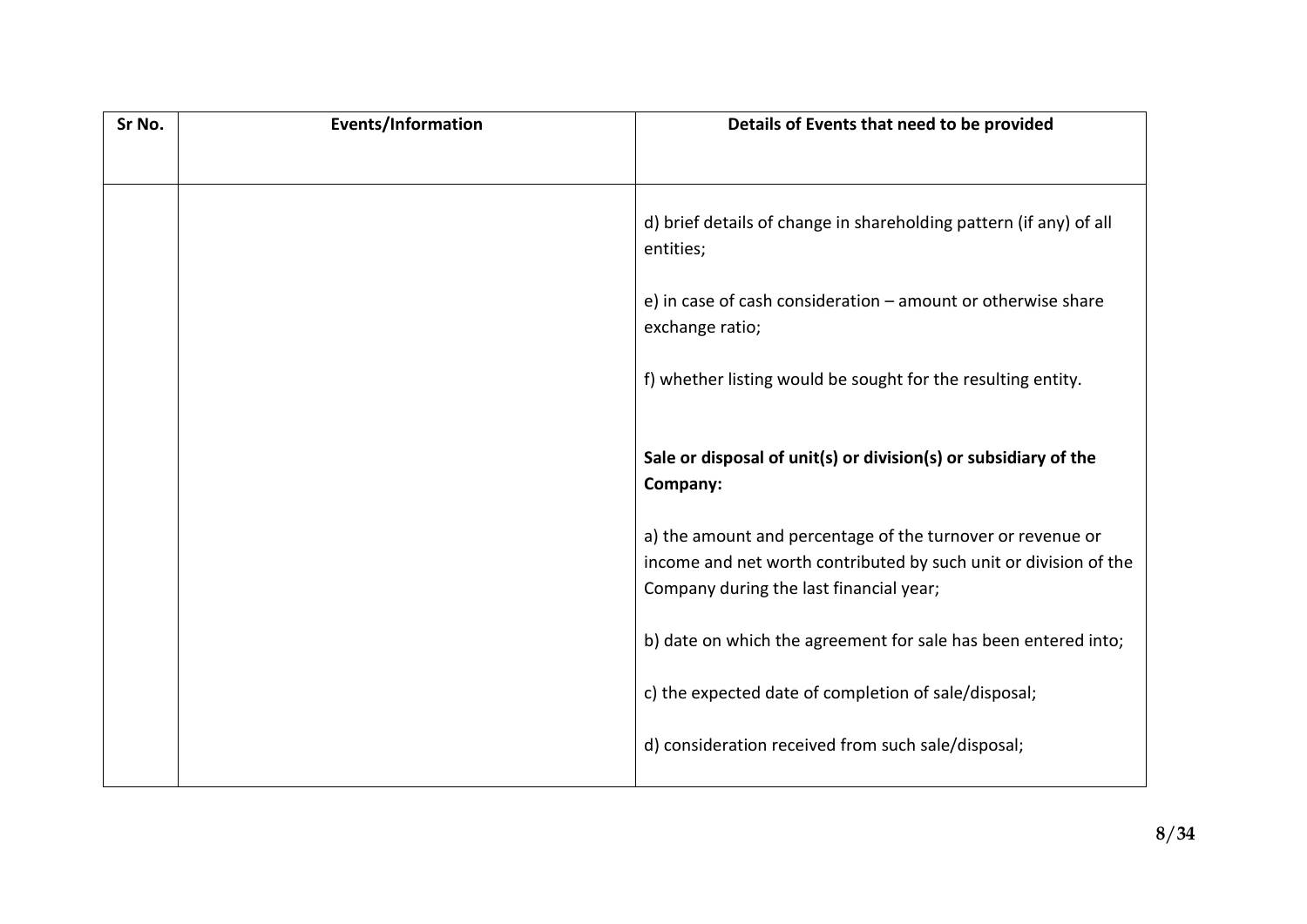| Sr No. | Events/Information | Details of Events that need to be provided                          |
|--------|--------------------|---------------------------------------------------------------------|
|        |                    |                                                                     |
|        |                    | e) brief details of buyers and whether any of the buyers belong     |
|        |                    | to the promoter/ promoter group /group companies. If yes,           |
|        |                    | details thereof;                                                    |
|        |                    |                                                                     |
|        |                    | f) whether the transaction would fall within related party          |
|        |                    | transactions? If yes, whether the same is done at "arms length";    |
|        |                    | g) additionally, in case of a slump sale, indicative disclosures    |
|        |                    | provided for amalgamation/merger, shall be disclosed by the         |
|        |                    | Company with respect to such slump sale.                            |
|        |                    |                                                                     |
|        |                    | For the purpose of this sub-clause, "slump sale" shall mean the     |
|        |                    | transfer of one or more undertakings, as a result of the sale for a |
|        |                    | lump sum consideration, without values being assigned to the        |
|        |                    | individual assets and liabilities in such sales.                    |
|        |                    |                                                                     |
|        |                    | <b>Other Restructuring:</b>                                         |
|        |                    | a) details and reasons for restructuring;                           |
|        |                    |                                                                     |
|        |                    | b) quantitative and/or qualitative effect of restructuring;         |
|        |                    |                                                                     |
|        |                    | c) details of benefit, if any, to the promoter/promoter group/      |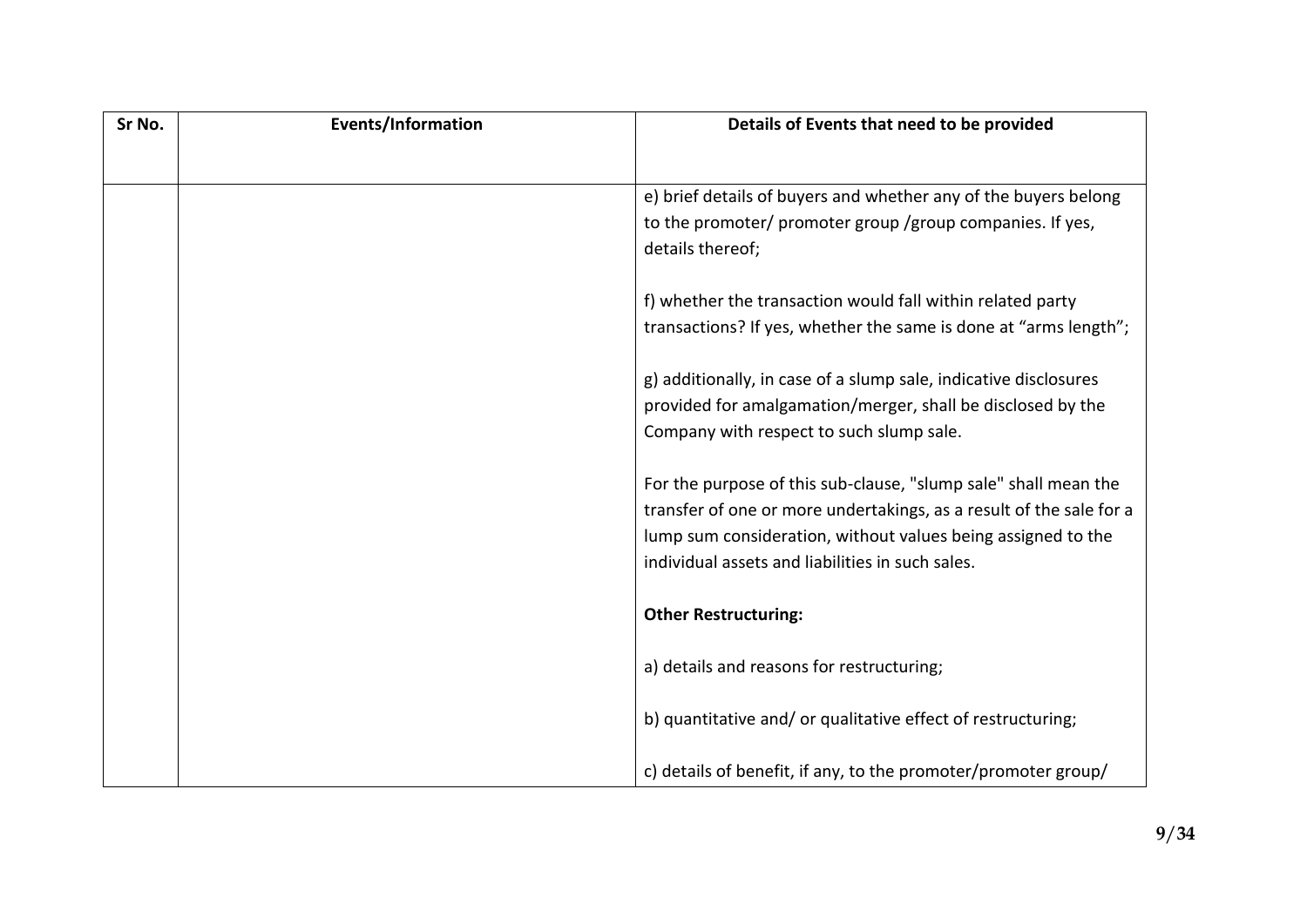| Sr No.         | Events/Information                                                                                                                                                                                                                 | Details of Events that need to be provided                                                                                                                       |
|----------------|------------------------------------------------------------------------------------------------------------------------------------------------------------------------------------------------------------------------------------|------------------------------------------------------------------------------------------------------------------------------------------------------------------|
|                |                                                                                                                                                                                                                                    |                                                                                                                                                                  |
|                |                                                                                                                                                                                                                                    | group companies from such proposed restructuring;                                                                                                                |
|                |                                                                                                                                                                                                                                    | d) brief details of change in shareholding pattern (if any) of all<br>entities.                                                                                  |
| $\overline{2}$ | Issuance or forfeiture of securities, split or consolidation                                                                                                                                                                       | <b>Issuance of securities:</b>                                                                                                                                   |
|                | of shares, buyback of securities, any restriction on<br>transferability of securities or alteration in terms or<br>structure of existing securities including forfeiture,<br>reissue of forfeited securities, alteration of calls, | a) type of securities proposed to be issued (viz. equity shares,<br>convertibles etc.);                                                                          |
|                | redemption of securities etc.                                                                                                                                                                                                      | b) type of issuance (further public offering, rights issue,<br>depository receipts (ADR/GDR), qualified institutions placement,<br>preferential allotment etc.); |
|                |                                                                                                                                                                                                                                    | c) total number of securities proposed to be issued or the total<br>amount for which the securities will be issued (approximately);                              |
|                |                                                                                                                                                                                                                                    | d) in case of preferential issue the Company shall disclose the                                                                                                  |
|                |                                                                                                                                                                                                                                    | following additional details to the stock exchange(s):                                                                                                           |
|                |                                                                                                                                                                                                                                    | i. names of the investors;                                                                                                                                       |
|                |                                                                                                                                                                                                                                    | ii. post allotment of securities - outcome of the subscription,<br>issue price / allotted price (in case of convertibles), number of<br>investors;               |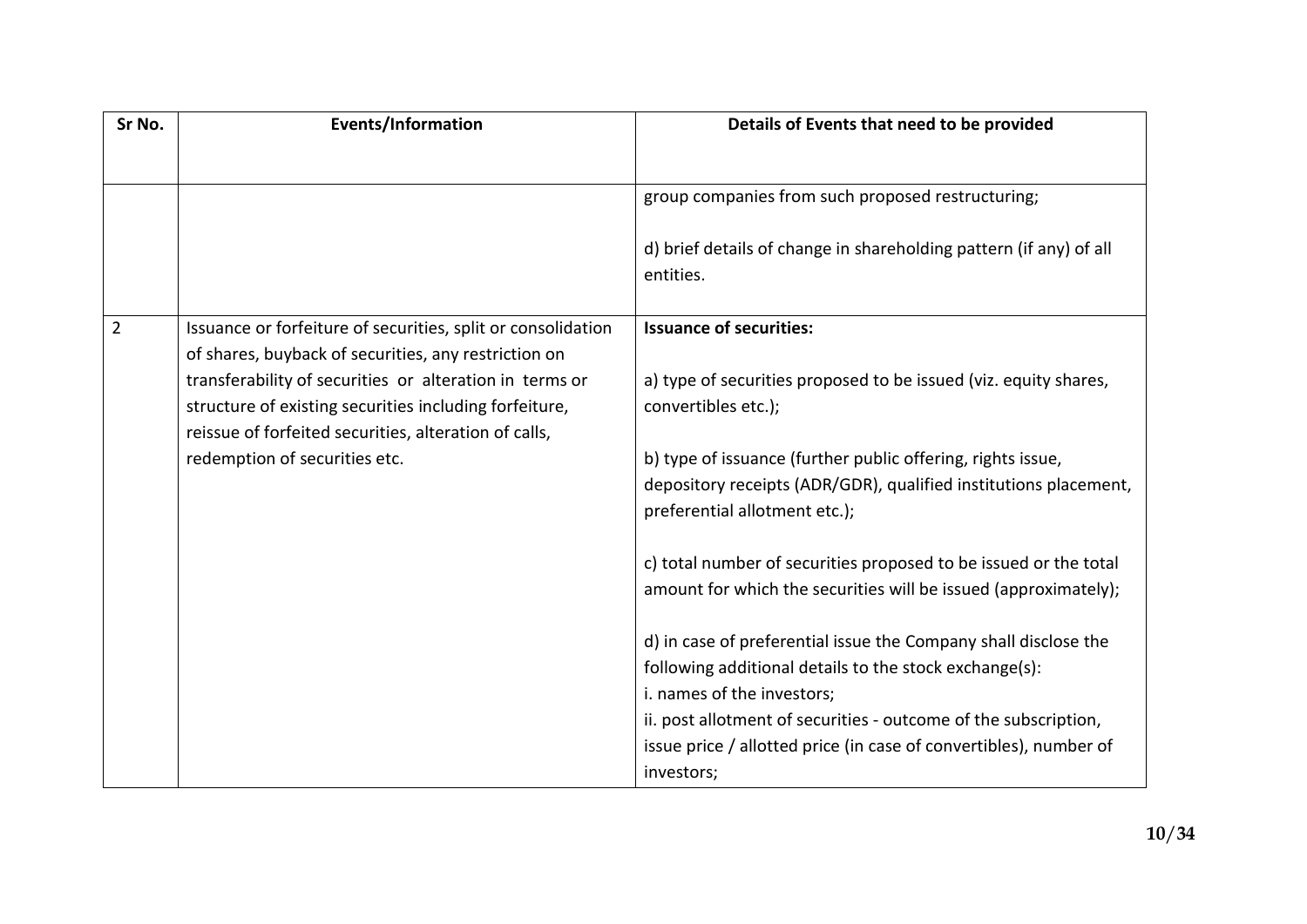| Sr No. | <b>Events/Information</b> | Details of Events that need to be provided                            |
|--------|---------------------------|-----------------------------------------------------------------------|
|        |                           |                                                                       |
|        |                           | iii, in case of convertibles - intimation on conversion of securities |
|        |                           | or on lapse of the tenure of the instrument;                          |
|        |                           |                                                                       |
|        |                           | e) in case of bonus issue the Company shall disclose the              |
|        |                           | following additional details to the stock exchange(s):                |
|        |                           | i. whether bonus is out of free reserves created out of profits or    |
|        |                           | share premium account;                                                |
|        |                           | ii. bonus ratio;                                                      |
|        |                           | iii. details of share capital - pre and post bonus issue;             |
|        |                           | iv. free reserves and/ or share premium required for                  |
|        |                           | implementing the bonus issue;                                         |
|        |                           | v. free reserves and/ or share premium available for                  |
|        |                           | capitalization and the date as on which such balance is available;    |
|        |                           | vi. whether the aforesaid figures are audited;                        |
|        |                           | vii. estimated date by which such bonus shares would be               |
|        |                           | credited/dispatched;                                                  |
|        |                           |                                                                       |
|        |                           | f) in case of issuance of depository receipts (ADR/GDR) or FCCB       |
|        |                           | the Company shall disclose following additional details to the        |
|        |                           | stock exchange(s):                                                    |
|        |                           | i. name of the stock exchange(s) where ADR/GDR/FCCBs are              |
|        |                           | listed (opening – closing status) / proposed to be listed;            |
|        |                           | ii. proposed no. of equity shares underlying the ADR/GDR or on        |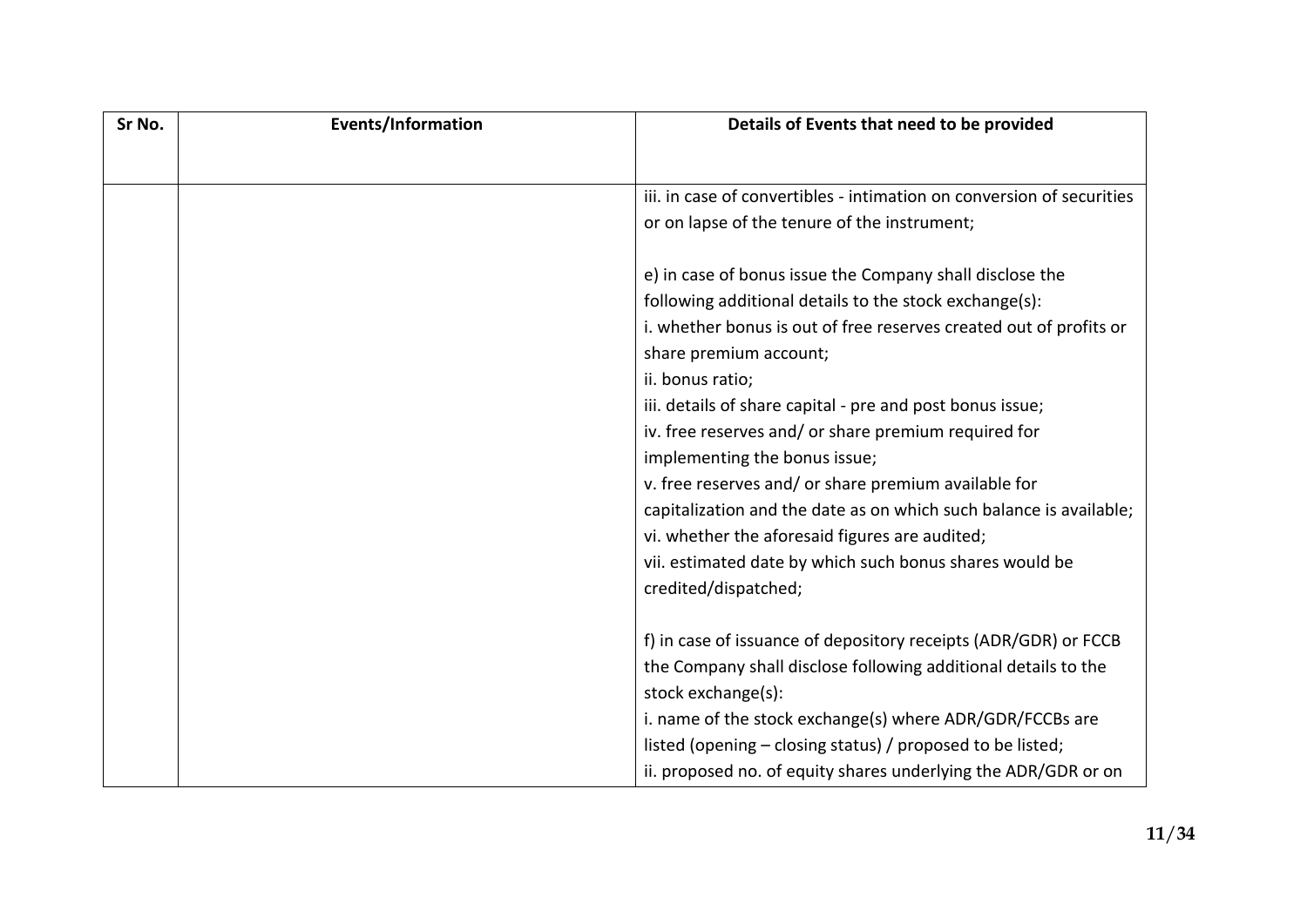| Sr No. | <b>Events/Information</b> | Details of Events that need to be provided                         |
|--------|---------------------------|--------------------------------------------------------------------|
|        |                           |                                                                    |
|        |                           | conversion of FCCBs;                                               |
|        |                           | iii. proposed date of allotment, tenure, date of maturity and      |
|        |                           | coupon offered, if any of FCCB's;                                  |
|        |                           | iv. issue price of ADR/GDR/FCCBs (in terms of USD and in INR       |
|        |                           | after considering conversion rate);                                |
|        |                           | v. change in terms of FCCBs, if any;                               |
|        |                           | vi. details of defaults, if any, by the Company in payment of      |
|        |                           | coupon on FCCBs & subsequent updates in relation to the            |
|        |                           | default, including the details of the corrective measures          |
|        |                           | undertaken (if any);                                               |
|        |                           |                                                                    |
|        |                           | g) in case of issuance of debt securities or other non convertible |
|        |                           | securities the Company shall disclose following additional details |
|        |                           | to the stock exchange(s):                                          |
|        |                           | i. size of the issue;                                              |
|        |                           | ii. whether proposed to be listed? If yes, name of the stock       |
|        |                           | exchange(s);                                                       |
|        |                           | iii. tenure of the instrument - date of allotment and date of      |
|        |                           | maturity;                                                          |
|        |                           | iv. coupon/interest offered, schedule of payment of                |
|        |                           | coupon/interest and principal;                                     |
|        |                           | v. charge/security, if any, created over the assets;               |
|        |                           | vi. special right/interest/privileges attached to the instrument   |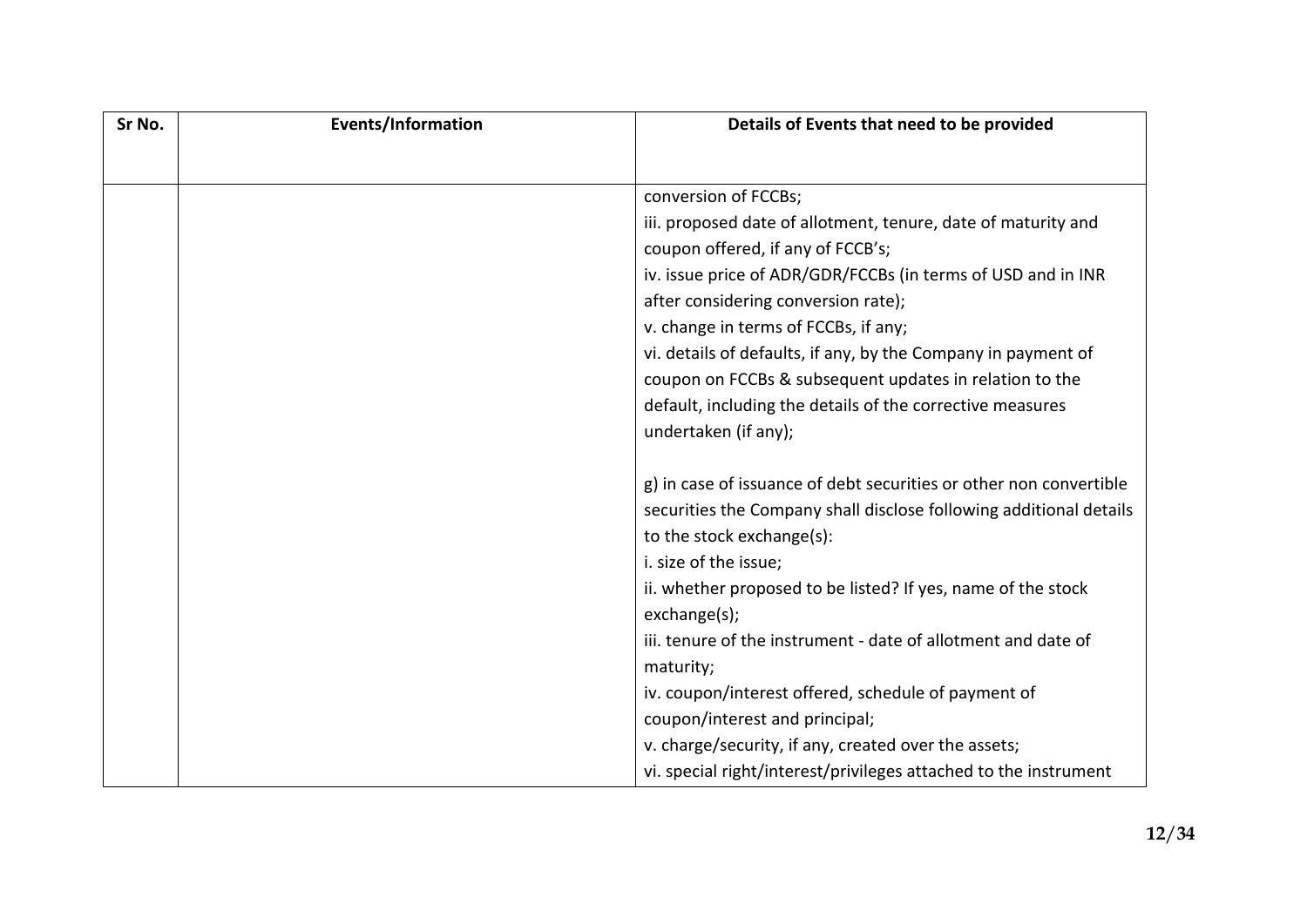| Sr No. | Events/Information | Details of Events that need to be provided                        |
|--------|--------------------|-------------------------------------------------------------------|
|        |                    |                                                                   |
|        |                    | and changes thereof;                                              |
|        |                    | vii. delay in payment of interest / principal amount for a period |
|        |                    | of more than three months from the due date or default in         |
|        |                    | payment of interest / principal;                                  |
|        |                    | viii. details of any letter or comments regarding payment/non-    |
|        |                    | payment of interest, principal on due dates, or any other matter  |
|        |                    | concerning the security and /or the assets along with its         |
|        |                    | comments thereon, if any;                                         |
|        |                    | ix. details of redemption of preference shares indicating the     |
|        |                    | manner of redemption (whether out of profits or out of fresh      |
|        |                    | issue) and debentures;                                            |
|        |                    | h) any cancellation or termination of proposal for issuance of    |
|        |                    | securities including reasons thereof.                             |
|        |                    |                                                                   |
|        |                    | <b>Split/consolidation of shares:</b>                             |
|        |                    |                                                                   |
|        |                    | a) split/consolidation ratio;                                     |
|        |                    | b) rationale behind the split/consolidation;                      |
|        |                    | c) pre and post share capital - authorized, paid-up and           |
|        |                    | subscribed;                                                       |
|        |                    | d) expected time of completion;                                   |
|        |                    | e) class of shares which are consolidated or subdivided;          |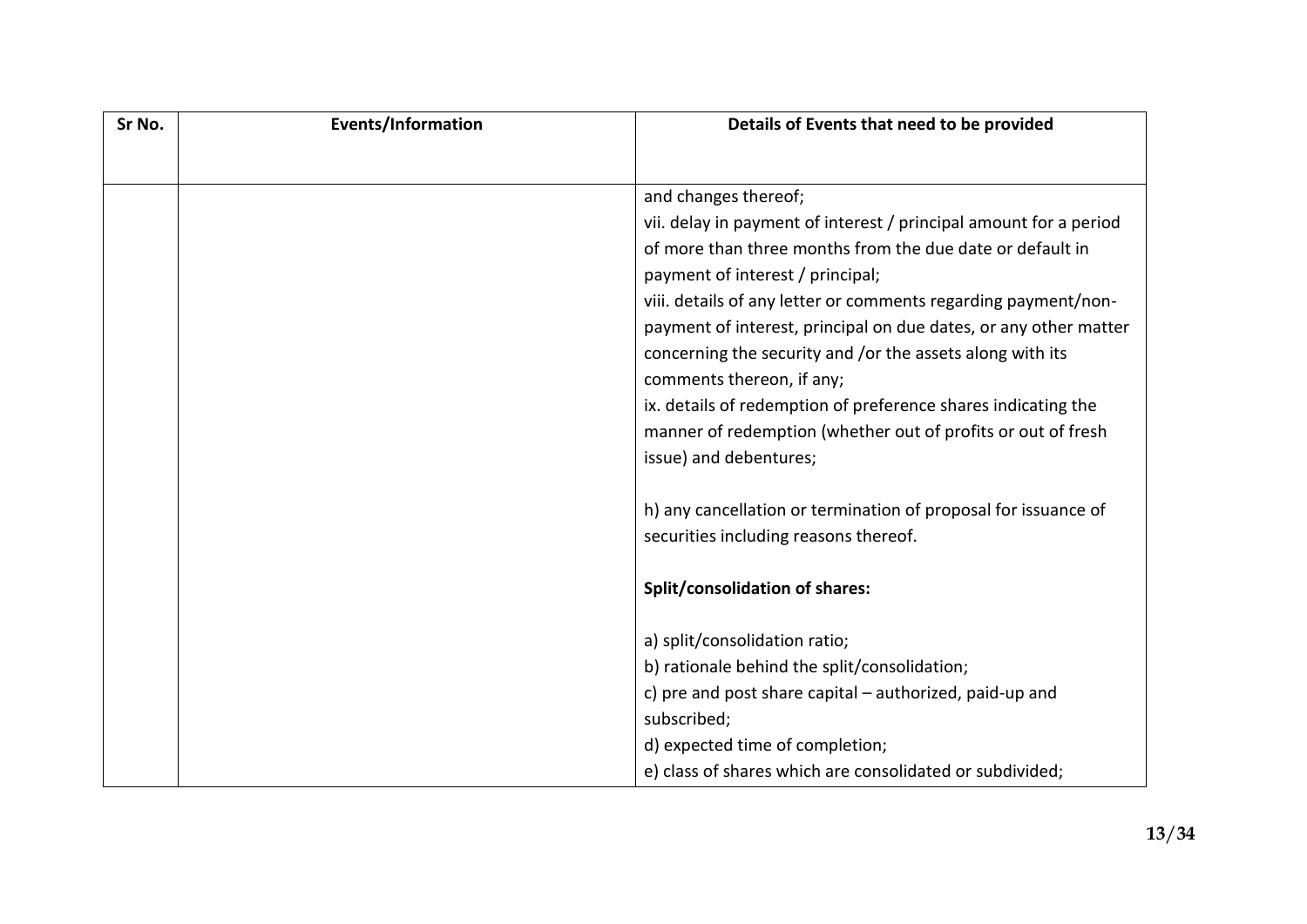| Sr No. | <b>Events/Information</b> | Details of Events that need to be provided                         |
|--------|---------------------------|--------------------------------------------------------------------|
|        |                           |                                                                    |
|        |                           | f) number of shares of each class pre and post split or            |
|        |                           | consolidation;                                                     |
|        |                           | g) number of shareholders who did not get any shares in            |
|        |                           | consolidation and their pre-consolidation shareholding.            |
|        |                           | <b>Buy back of securities:</b>                                     |
|        |                           | a) number of securities proposed for buyback;                      |
|        |                           | b) number of securities proposed for buyback as a percentage of    |
|        |                           | existing paid up capital;                                          |
|        |                           | c) buyback price;                                                  |
|        |                           | d) actual securities in number and percentage of existing paid up  |
|        |                           | capital bought back;                                               |
|        |                           | e) pre & post shareholding pattern.                                |
|        |                           | Any restriction on transferability of securities:                  |
|        |                           | a) authority issuing attachment or prohibitory orders;             |
|        |                           | b) brief details and reasons for attachment or prohibitory orders; |
|        |                           | c) name of registered holders against whom restriction on          |
|        |                           | transferability has been placed;                                   |
|        |                           | d) total number of securities so affected;                         |
|        |                           | e) distinctive numbers of such securities if applicable;           |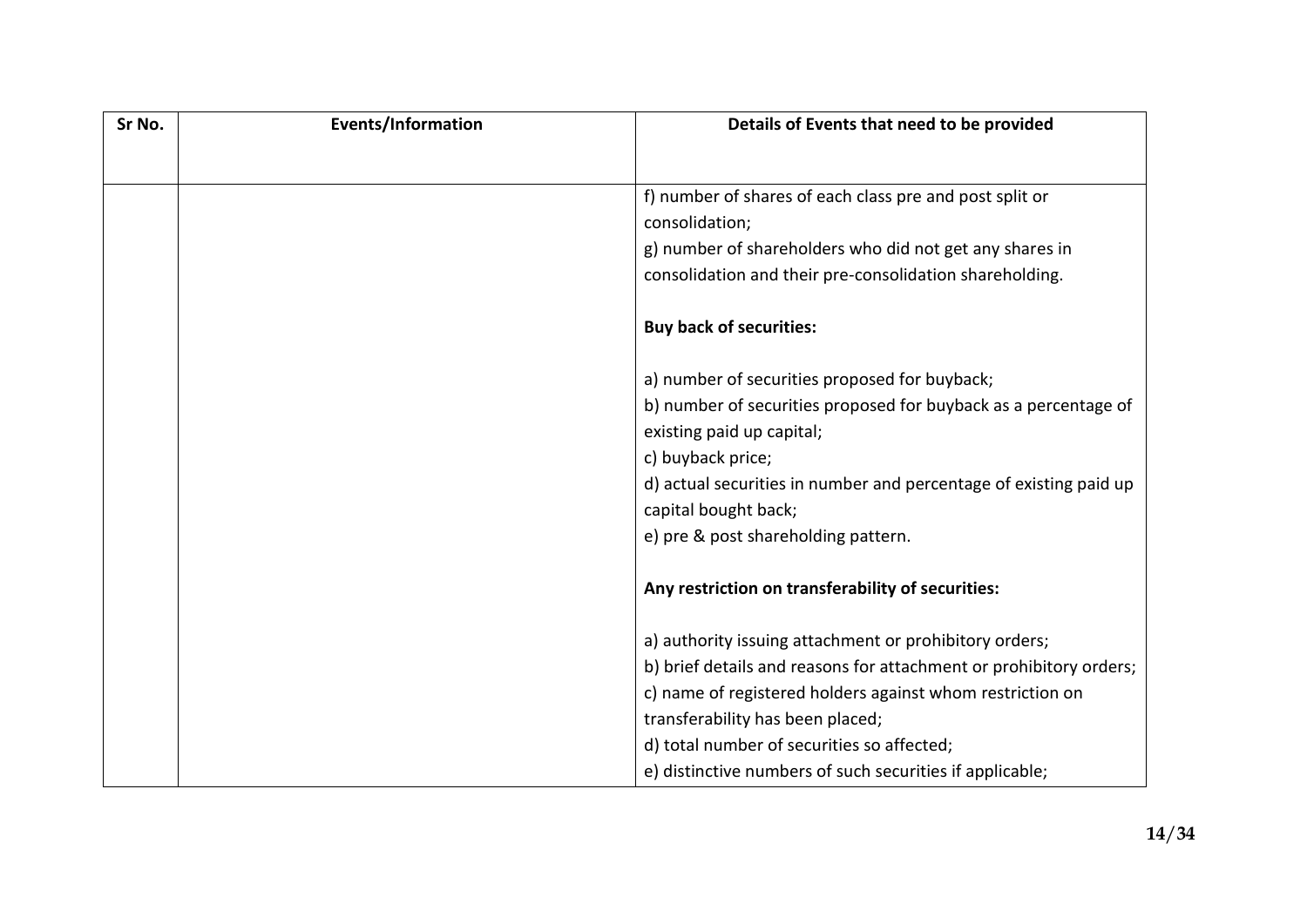| Sr No. | <b>Events/Information</b> | Details of Events that need to be provided                           |
|--------|---------------------------|----------------------------------------------------------------------|
|        |                           |                                                                      |
|        |                           | f) period for which order would be applicable (if stated).           |
|        |                           | Any action, which will result in alteration of the terms or          |
|        |                           | structure of any existing securities, including, but not limited     |
|        |                           | to:                                                                  |
|        |                           | a) forfeiture of shares;                                             |
|        |                           | b) reissue of forfeited shares or securities, or the issue of shares |
|        |                           | or securities held in reserve for future issue or the creation in    |
|        |                           | any form or manner of new shares or securities or any other          |
|        |                           | rights, privileges or benefits to subscribe to;                      |
|        |                           | c) proposal to issue any class of securities;                        |
|        |                           | d) alterations of capital, including calls;                          |
|        |                           | e) change in the terms regarding redemption / cancellation/          |
|        |                           | retirement in whole or in part of any securities issued by the       |
|        |                           | Company.                                                             |
| 3      | Revision in Rating(s)     | The details of any new rating or revision in rating assigned from    |
|        |                           | a credit rating agency to any debt instrument of the Company or      |
|        |                           | to any fixed deposit programme or to any scheme or proposal of       |
|        |                           | the Company involving mobilization of funds whether in India or      |
|        |                           | abroad.                                                              |
|        |                           |                                                                      |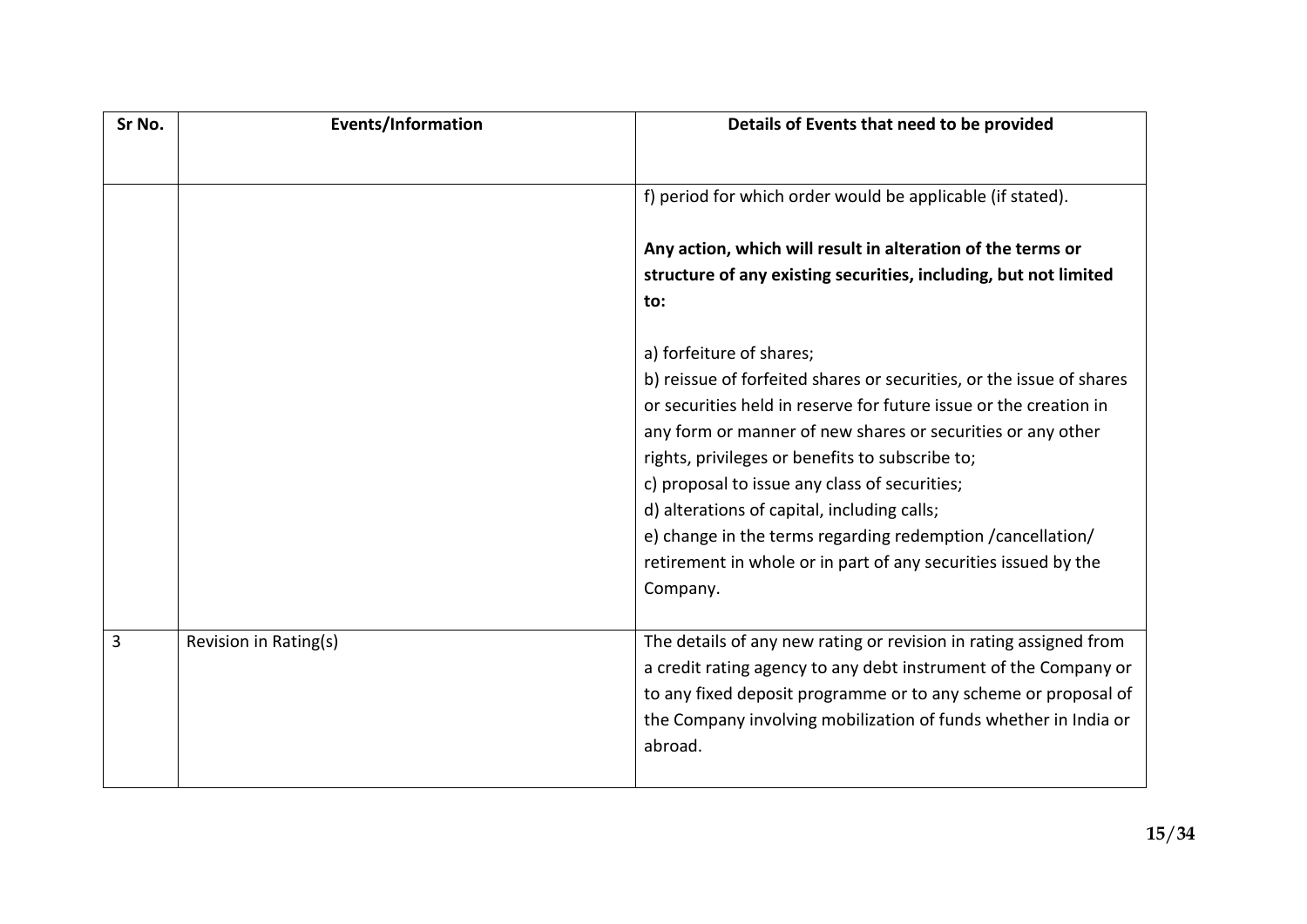| Sr No. | <b>Events/Information</b>                                     | Details of Events that need to be provided                        |
|--------|---------------------------------------------------------------|-------------------------------------------------------------------|
|        |                                                               |                                                                   |
|        |                                                               | In case of a downward revision in ratings, the Company shall also |
|        |                                                               | intimate the reasons provided by the rating agency for such       |
|        |                                                               | downward revision.                                                |
|        |                                                               |                                                                   |
| 4      | Outcome of Meetings of the board of directors:                | The intimation of outcome of meeting of the board of directors    |
|        |                                                               | shall also contain the time of commencement and conclusion of     |
|        | The Company shall disclose to the Exchange(s), within 30      | the meeting.                                                      |
|        | minutes of the closure of the meeting, held to consider       |                                                                   |
|        | the following:                                                |                                                                   |
|        | a) dividends and/or cash bonuses recommended or               |                                                                   |
|        | declared or the decision to pass any dividend and the         |                                                                   |
|        | date on which dividend shall be paid/dispatched;              |                                                                   |
|        | b) any cancellation of dividend with reasons thereof;         |                                                                   |
|        | c) the decision on buyback of securities;                     |                                                                   |
|        | d) the decision with respect to fund raising proposed to      |                                                                   |
|        | be undertaken                                                 |                                                                   |
|        | e) increase in capital by issue of bonus shares through       |                                                                   |
|        | capitalization including the date on which such bonus         |                                                                   |
|        | shares shall be credited / dispatched                         |                                                                   |
|        | f) reissue of forfeited shares or securities, or the issue of |                                                                   |
|        | shares or securities held in reserve for future issue or the  |                                                                   |
|        | creation in any form or manner of new shares or               |                                                                   |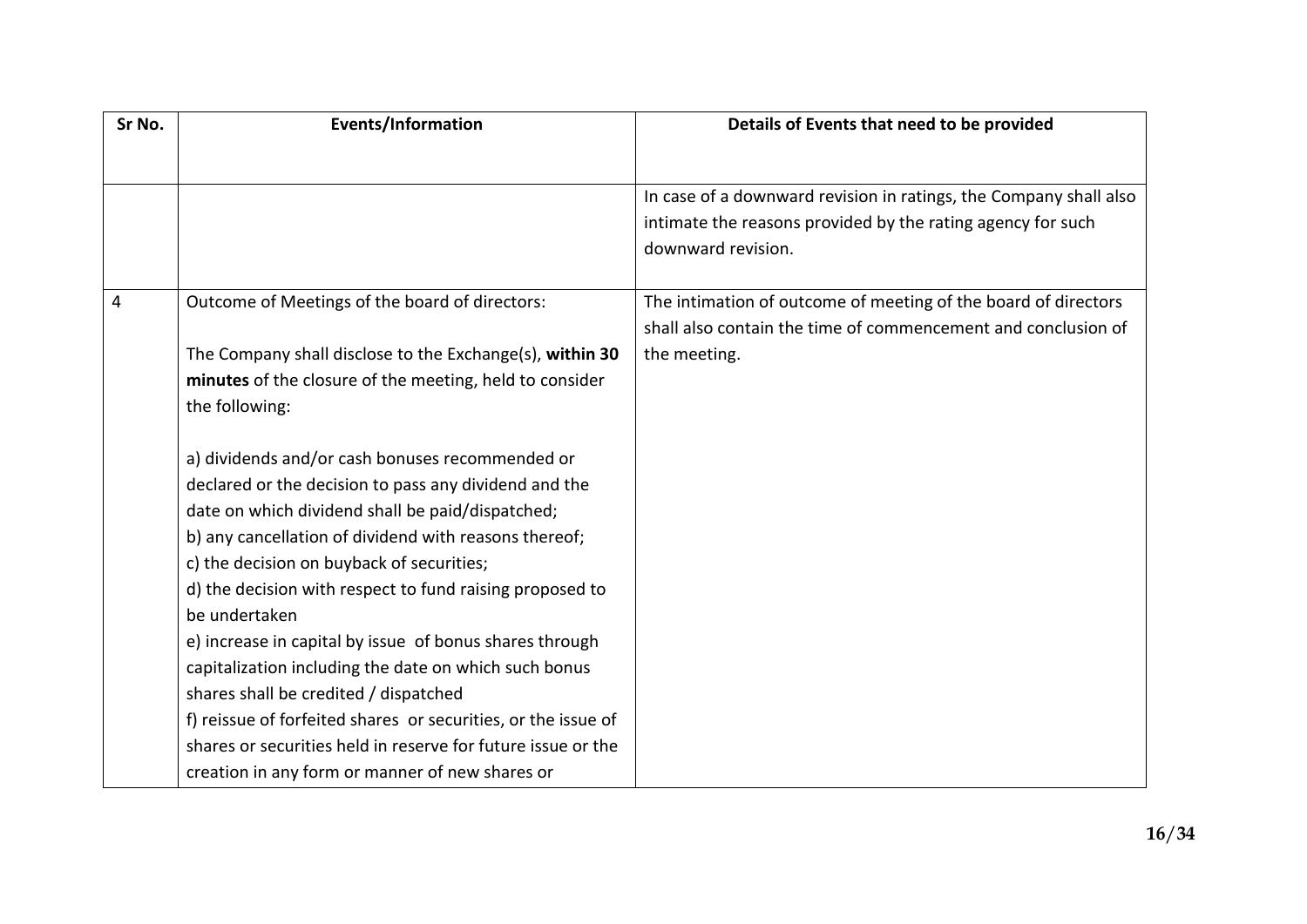| Sr No. | <b>Events/Information</b>                                 | Details of Events that need to be provided                                                                              |
|--------|-----------------------------------------------------------|-------------------------------------------------------------------------------------------------------------------------|
|        |                                                           |                                                                                                                         |
|        | securities or any other rights, privileges or benefits to |                                                                                                                         |
|        | subscribe to;                                             |                                                                                                                         |
|        | g) short particulars of any other alterations of capital, |                                                                                                                         |
|        | including calls;                                          |                                                                                                                         |
|        | h) financial results;                                     |                                                                                                                         |
|        | i) decision on voluntary delisting by the Company from    |                                                                                                                         |
|        | stock exchange(s).                                        |                                                                                                                         |
|        |                                                           |                                                                                                                         |
| 5      | Agreements (viz. shareholder agreement(s), joint venture  | a) name(s) of parties with whom the agreement is entered;                                                               |
|        | agreement(s), family settlement agreement(s) (to the      | b) purpose of entering into the agreement;                                                                              |
|        | extent that it impacts management and control of the      | c) shareholding, if any, in the entity with whom the agreement is                                                       |
|        | Company), agreement(s)/ treaty(ies)/ contract(s) with     | executed;                                                                                                               |
|        | media companies) which are binding and not in normal      | d) significant terms of the agreement (in brief) special rights like                                                    |
|        | course of business, revision(s) or amendment(s) and       | right to appoint directors, first right to share subscription in case                                                   |
|        | termination(s) thereof.                                   | of issuance of shares, right to restrict any change in capital                                                          |
|        |                                                           | structure etc.;                                                                                                         |
|        |                                                           | e) whether the said parties are related to promoter/promoter<br>group/ group companies in any manner. If yes, nature of |
|        |                                                           | relationship;                                                                                                           |
|        |                                                           |                                                                                                                         |
|        |                                                           | f) whether the transaction would fall within related party                                                              |
|        |                                                           | transactions? If yes, whether the same is done at "arms length";                                                        |
|        |                                                           | g) in case of issuance of shares to the parties, details of issue                                                       |
|        |                                                           | price, class of shares issued;                                                                                          |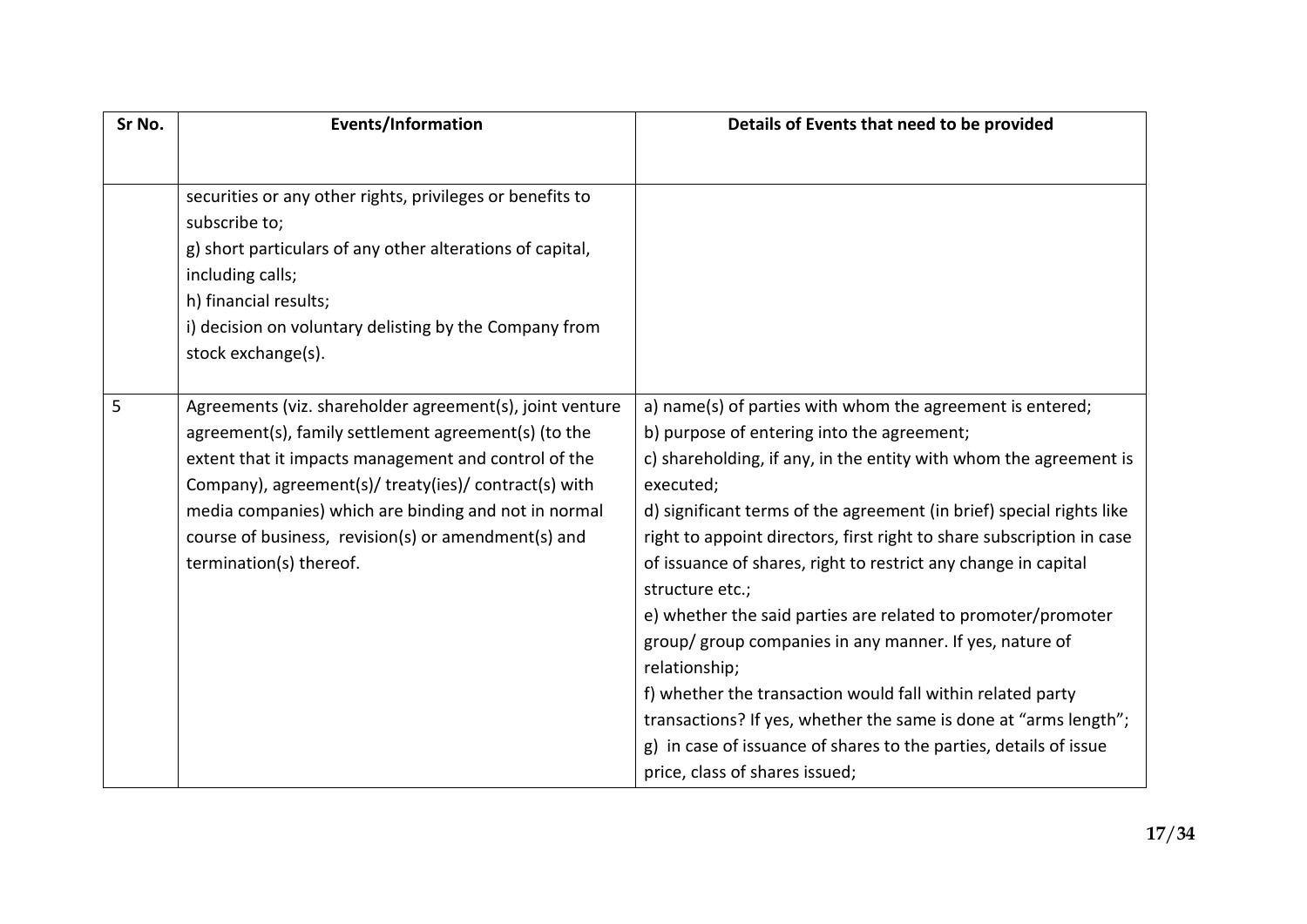| Sr No. | <b>Events/Information</b>                                 | Details of Events that need to be provided                         |
|--------|-----------------------------------------------------------|--------------------------------------------------------------------|
|        |                                                           |                                                                    |
|        |                                                           | h) any other disclosures related to such agreements, viz., details |
|        |                                                           | of nominee on the board of directors of the Company, potential     |
|        |                                                           | conflict of interest arising out of such agreements, etc           |
|        |                                                           | i) in case of termination or amendment of agreement, Company       |
|        |                                                           | shall disclose additional details to the stock exchange(s):        |
|        |                                                           | 1) name of parties to the agreement;                               |
|        |                                                           | 2) nature of the agreement;                                        |
|        |                                                           | 3) date of execution of the agreement;                             |
|        |                                                           | 4) details of amendment and impact thereof or reasons of           |
|        |                                                           | termination and impact thereof.                                    |
|        |                                                           |                                                                    |
| 6      | Fraud/defaults by promoter or key managerial personnel    | At the time of unearthing of fraud or occurrence of the default    |
|        | or by listed entity or arrest of key managerial personnel | / arrest:                                                          |
|        | or promoter.                                              | a) nature of fraud/default/arrest;                                 |
|        |                                                           | b) estimated impact on the Company;                                |
|        |                                                           | c) time of occurrence;                                             |
|        |                                                           | d) person(s) involved;                                             |
|        |                                                           | e) estimated amount involved (if any);                             |
|        |                                                           | f) whether such fraud/default/arrest has been reported to          |
|        |                                                           | appropriate authorities.                                           |
|        |                                                           | Subsequently intimate the stock exchange(s) further details        |
|        |                                                           | regarding the fraud /default/arrest including:                     |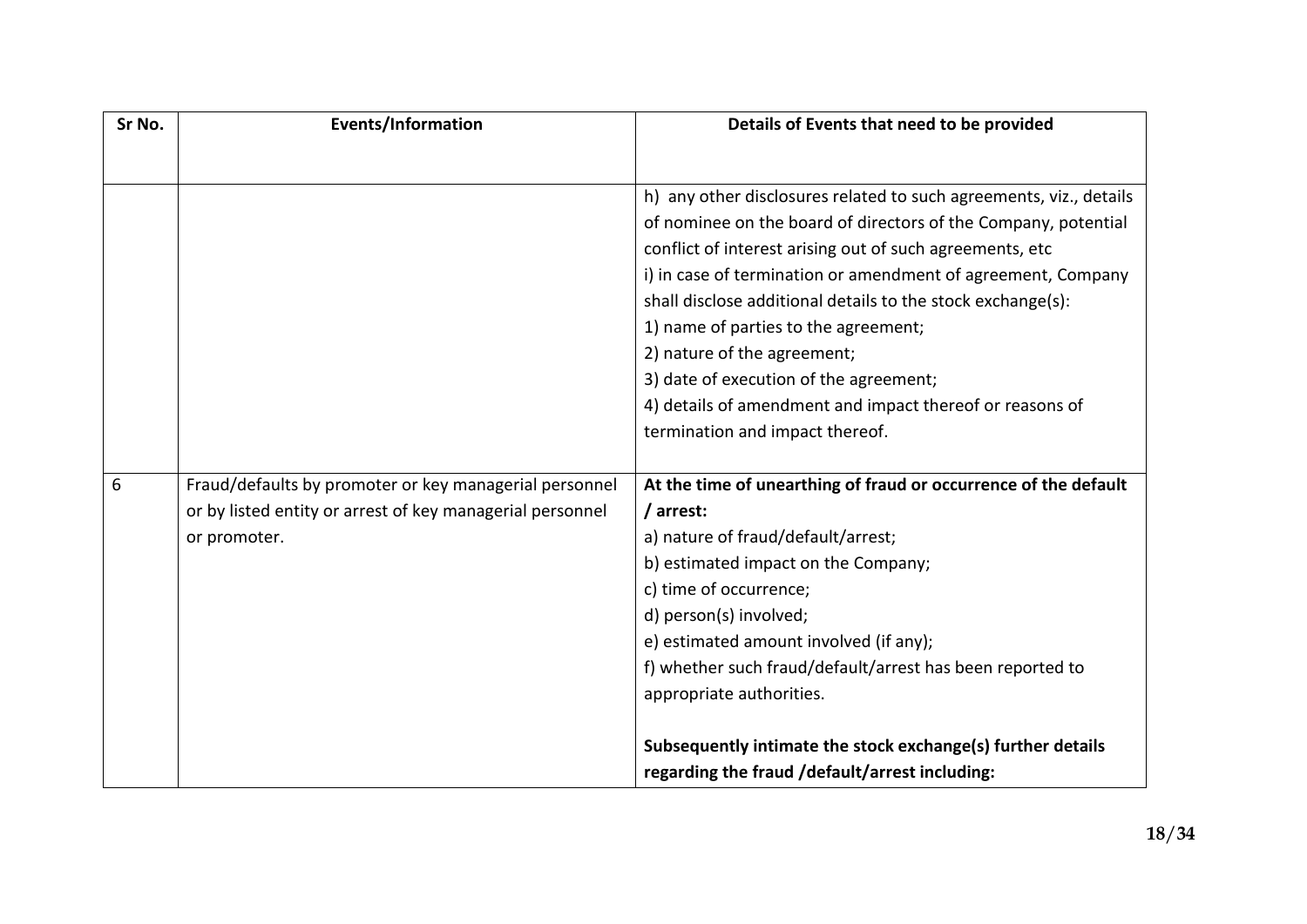| Sr No.         | <b>Events/Information</b>                                   | Details of Events that need to be provided                         |
|----------------|-------------------------------------------------------------|--------------------------------------------------------------------|
|                |                                                             |                                                                    |
|                |                                                             |                                                                    |
|                |                                                             | a) actual amount involved in the fraud /default (if any);          |
|                |                                                             | b) actual impact of such fraud /default on the Company and its     |
|                |                                                             | financials; and                                                    |
|                |                                                             | c) corrective measures taken by the Company on account of such     |
|                |                                                             | fraud/default.                                                     |
| $\overline{7}$ |                                                             |                                                                    |
|                | Change in directors, key managerial personnel (Managing     | a) reason for change viz. appointment, resignation, removal,       |
|                | Director, Chief Executive Officer, Chief Financial Officer, | death or otherwise;                                                |
|                | Company Secretary etc.), Auditor and Compliance Officer.    | b) date of appointment/cessation (as applicable) & term of         |
|                |                                                             | appointment;                                                       |
|                |                                                             | c) brief profile (in case of appointment);                         |
|                |                                                             | d) disclosure of relationships between directors (in case of       |
|                |                                                             | appointment of a director).                                        |
| 8              | Appointment or discontinuation of share transfer agent.     | a) reason for appointment or discontinuation;                      |
|                |                                                             | b) date on which above would become effective.                     |
|                |                                                             |                                                                    |
| 9              | Corporate debt restructuring.                               | a) whether CDR is voluntary and reasons for opting or referred     |
|                |                                                             | by lenders/creditors;                                              |
|                |                                                             | b) details of the loan to be subjected to restructuring under CDR; |
|                |                                                             | c) brief details of the CDR proposal (if any);                     |
|                |                                                             | d) the following updates to be provided at the time of the         |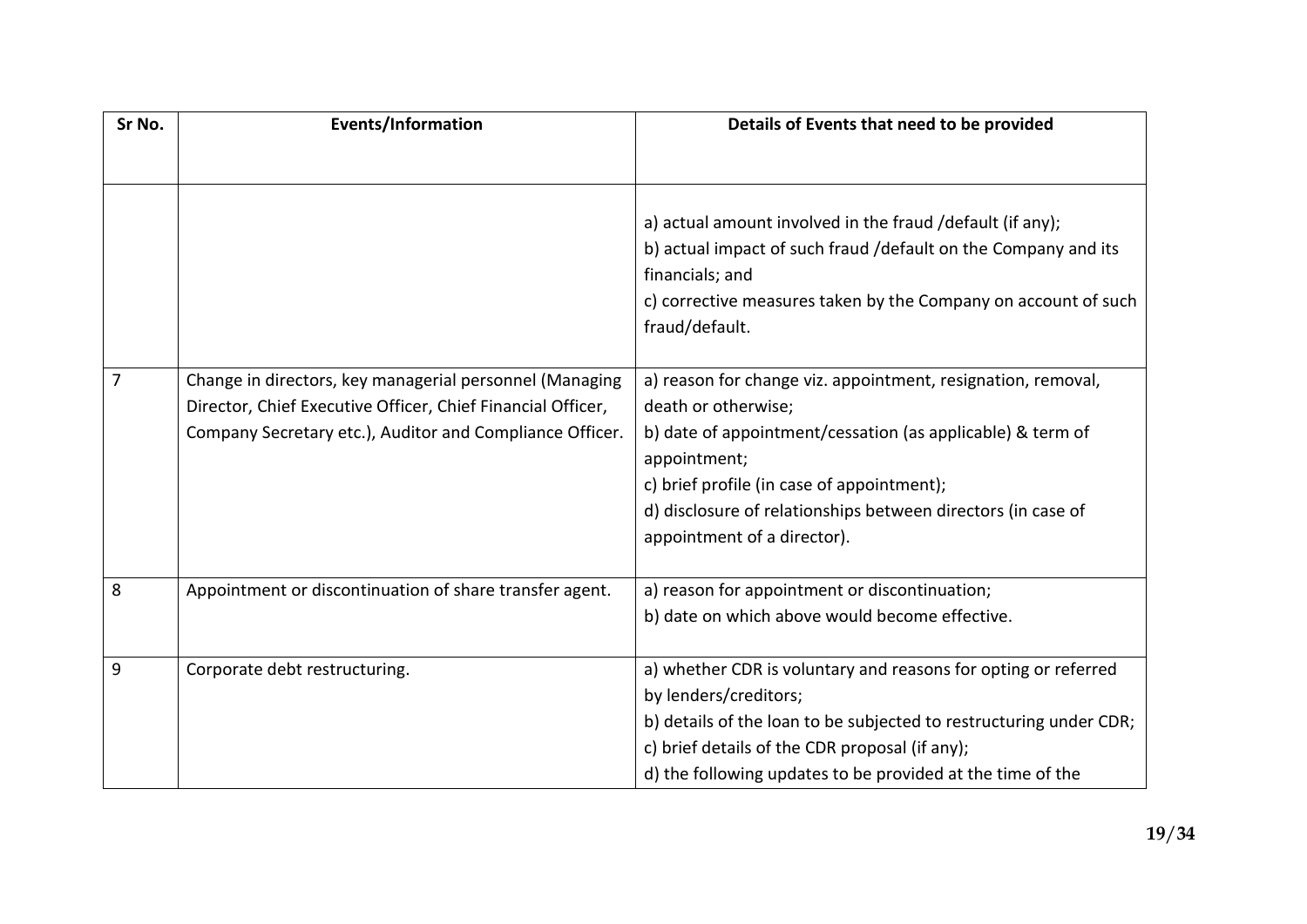| Sr No. | <b>Events/Information</b>                                    | Details of Events that need to be provided                       |
|--------|--------------------------------------------------------------|------------------------------------------------------------------|
|        |                                                              |                                                                  |
|        |                                                              | execution and at various stages of the implementation of the     |
|        |                                                              | CDR scheme:                                                      |
|        |                                                              | i) upon execution of any agreement in relation to the CDR        |
|        |                                                              | proposal, disclose details such as date of execution, parties to |
|        |                                                              | the agreement and principal terms;                               |
|        |                                                              | ii) details of final CDR package as approved by RBI and the      |
|        |                                                              | lenders;                                                         |
|        |                                                              | iii) lenders involved;                                           |
|        |                                                              | iv) brief summary of the CDR scheme including details of the     |
|        |                                                              | securities, interest payment, repayment schedule, negative and   |
|        |                                                              | other restrictive covenants.                                     |
| 10     | One time settlement with a bank.                             | a) reasons for opting for OTS;                                   |
|        |                                                              | b) brief summary of the OTS                                      |
| 11     | Reference to BIFR and winding-up petition filed by any       | a) reasons for such a reference/petition;                        |
|        | party / Creditors.                                           | b) impact of such reference/petition on Company.                 |
| 12     | Issuance of Notices, call letters, resolutions and circulars | a) date of notice/call letters/resolutions etc.;                 |
|        | sent to shareholders, debenture holders or creditors or      | b) brief details viz. agenda (if any) proposed to be taken up,   |
|        | any class of them or advertised in the media by the          | resolution to be passed, manner of approval proposed etc.        |
|        | Company.                                                     |                                                                  |
|        |                                                              |                                                                  |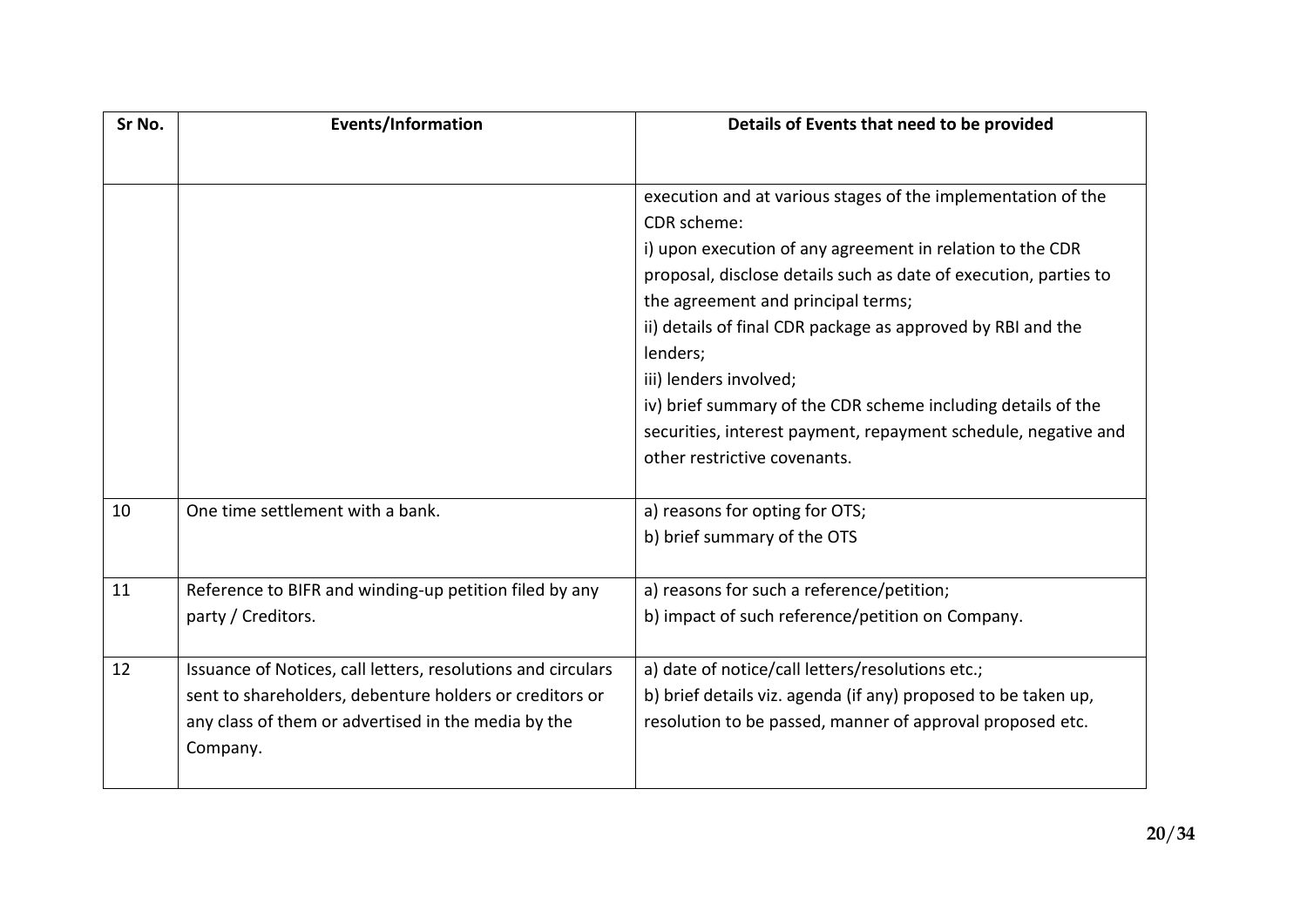| Sr No. | Events/Information                                     | Details of Events that need to be provided                       |
|--------|--------------------------------------------------------|------------------------------------------------------------------|
|        |                                                        |                                                                  |
| 13     | Proceedings of Annual and extraordinary general        | a) date of the meeting;                                          |
|        | meetings of the Company.                               | b) brief details of items deliberated and results thereof;       |
|        |                                                        | c) manner of approval proposed for certain items (e-voting etc.) |
|        |                                                        |                                                                  |
| 14     | Amendments to memorandum and articles of association   |                                                                  |
|        | of listed entity, in brief.                            |                                                                  |
|        |                                                        |                                                                  |
| 15     | Schedule of Analyst or institutional investor meet and |                                                                  |
|        | presentations on financial results made by the Company |                                                                  |
|        | to analysts or institutional investors;                |                                                                  |
|        |                                                        |                                                                  |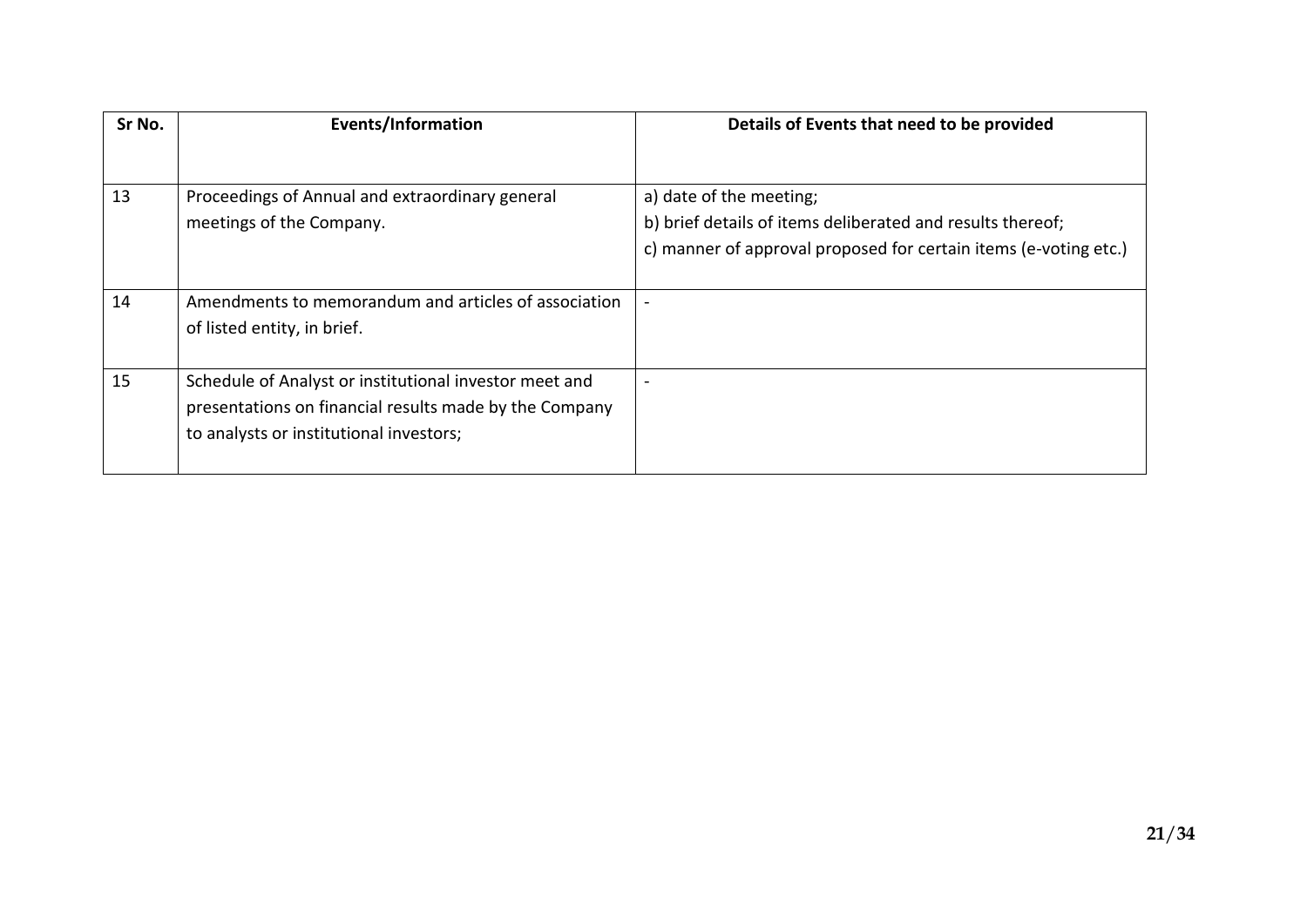#### **Annexure B**

# **EVENTS WHICH NEED TO BE DISCLOSED BASED ON THE APPLICATION OF THE "MATERIALITY CRITERIA"**

| Sr No.         | <b>Events/Information</b>                                                                                                                                               | Details of Events that need to be provided                                                                                                                                                                                           |
|----------------|-------------------------------------------------------------------------------------------------------------------------------------------------------------------------|--------------------------------------------------------------------------------------------------------------------------------------------------------------------------------------------------------------------------------------|
| $\mathbf{1}$   | Commencement or any postponement in the date of<br>commencement of commercial production or                                                                             | The Company shall notify the stock exchange(s) regarding the<br>commencement of commercial production or the commencement                                                                                                            |
|                | commercial operations of any unit/division.                                                                                                                             | of commercial operations of any unit/division.                                                                                                                                                                                       |
|                |                                                                                                                                                                         | In cases where the Company has made prior intimation of date of<br>commencement of commercial production or operations, the<br>Company shall be required to disclose details in case of<br>postponement of the date of commencement. |
| $\overline{2}$ | Change in the general character or nature of business<br>brought about by arrangements for strategic, technical,<br>manufacturing, or marketing tie-up, adoption of new | Arrangements for strategic, technical, manufacturing, or<br>marketing tie-up:                                                                                                                                                        |
|                | lines of business or closure of operations of any unit/                                                                                                                 | a) Agreement / joint venture (JV) with companies:                                                                                                                                                                                    |
|                | division (entirety or piecemeal).                                                                                                                                       | i. name of the entity(ies) with whom agreement/ JV is signed;                                                                                                                                                                        |
|                |                                                                                                                                                                         | ii. area of agreement/JV;                                                                                                                                                                                                            |
|                |                                                                                                                                                                         | iii. domestic/international;                                                                                                                                                                                                         |
|                |                                                                                                                                                                         | iv. share exchange ratio / JV ratio;                                                                                                                                                                                                 |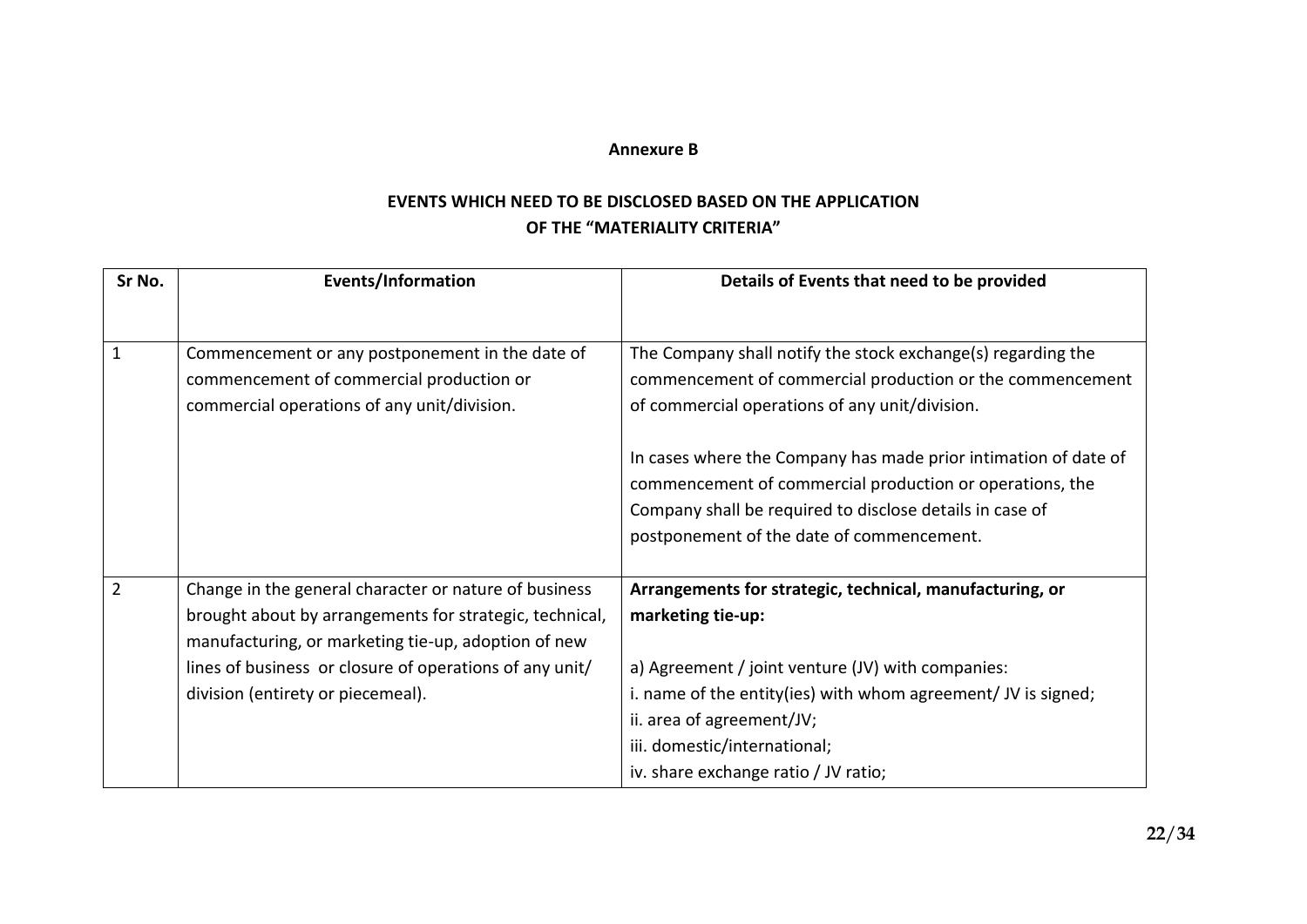| Sr No. | <b>Events/Information</b> | Details of Events that need to be provided                        |
|--------|---------------------------|-------------------------------------------------------------------|
|        |                           |                                                                   |
|        |                           | v. scope of business operation of agreement / JV;                 |
|        |                           | vi. details of consideration paid / received in agreement / JV;   |
|        |                           | vii. significant terms and conditions of agreement / JV in brief; |
|        |                           | viii. whether the acquisition would fall within related party     |
|        |                           | transactions and whether the promoter/ promoter group/ group      |
|        |                           | companies have any interest in the entity being acquired? If yes, |
|        |                           | nature of interest and details thereof and whether the same is    |
|        |                           | done at "arms length";                                            |
|        |                           | ix. size of the entity(ies);                                      |
|        |                           | x. rationale and benefit expected.                                |
|        |                           | b) In the event that any such arrangement is called off for any   |
|        |                           | reason, the same shall be disclosed along with the reasons for    |
|        |                           | calling off the proposal.                                         |
|        |                           |                                                                   |
|        |                           | Adoption of new line(s) of business:                              |
|        |                           | a) industry or area to which the new line of business belongs to; |
|        |                           | b) expected benefits;                                             |
|        |                           | c) estimated amount to be invested.                               |
|        |                           |                                                                   |
|        |                           |                                                                   |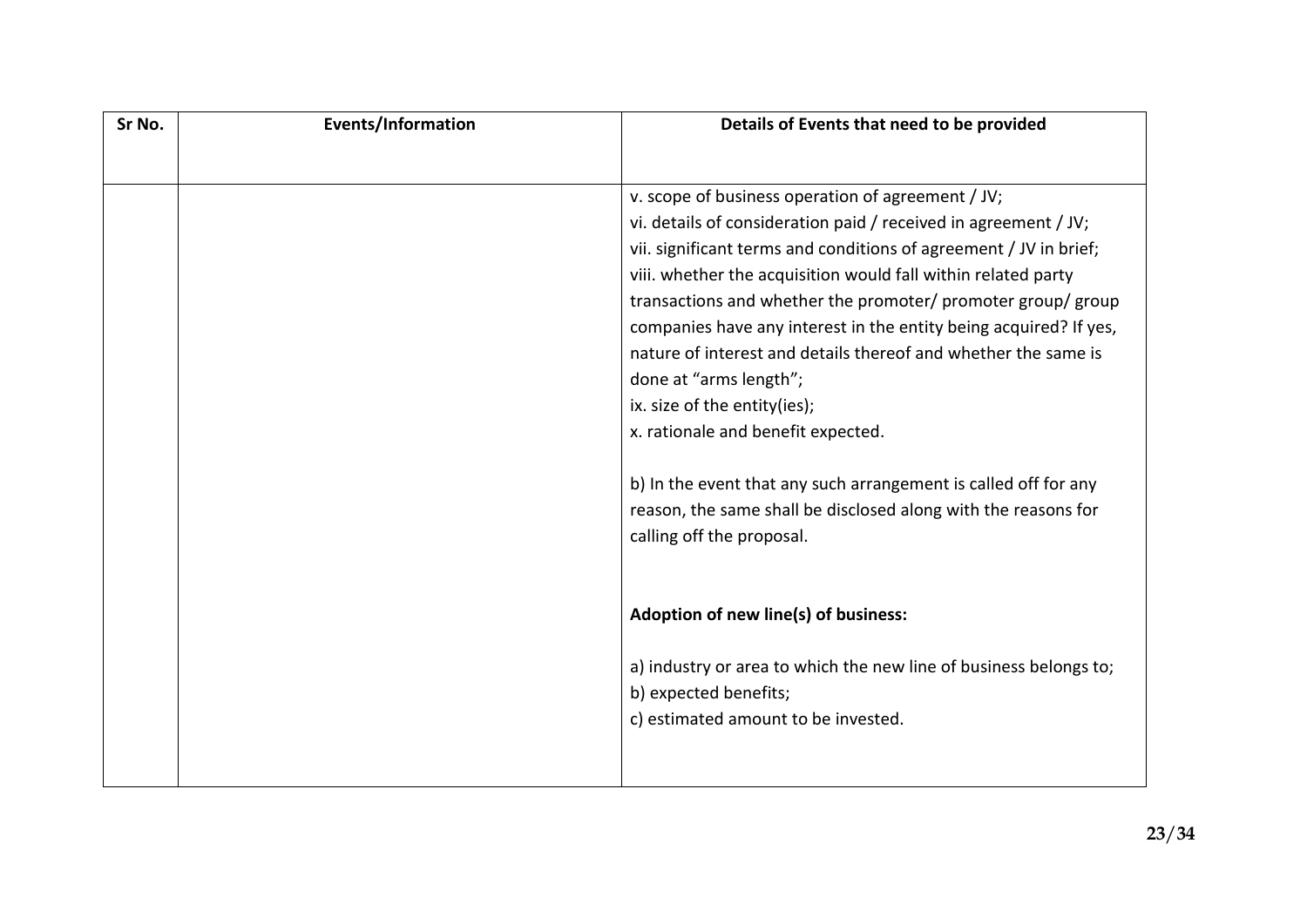| Sr No. | <b>Events/Information</b>           | Details of Events that need to be provided                                                                                                                                                                                                                                                                                                      |
|--------|-------------------------------------|-------------------------------------------------------------------------------------------------------------------------------------------------------------------------------------------------------------------------------------------------------------------------------------------------------------------------------------------------|
|        |                                     | Closure of operations of any unit/division - (entirety or<br>piecemeal):                                                                                                                                                                                                                                                                        |
|        |                                     | a) date of such binding agreement, if any, entered for sale of such<br>unit/division, if any;<br>b) amount & percentage of turnover or revenue or income and net<br>worth of the Company contributed by such unit or division during<br>the last financial year;<br>c) date of closure or estimated time of closure;<br>d) reasons for closure. |
| 3      | Capacity addition or product launch | <b>Capacity addition:</b>                                                                                                                                                                                                                                                                                                                       |
|        |                                     | a) existing capacity;<br>b) existing capacity utilization;<br>c) proposed capacity addition;<br>d) period within which the proposed capacity is to be added;<br>e) investment required;<br>f) mode of financing;<br>g) rationale.<br><b>Product launch:</b>                                                                                     |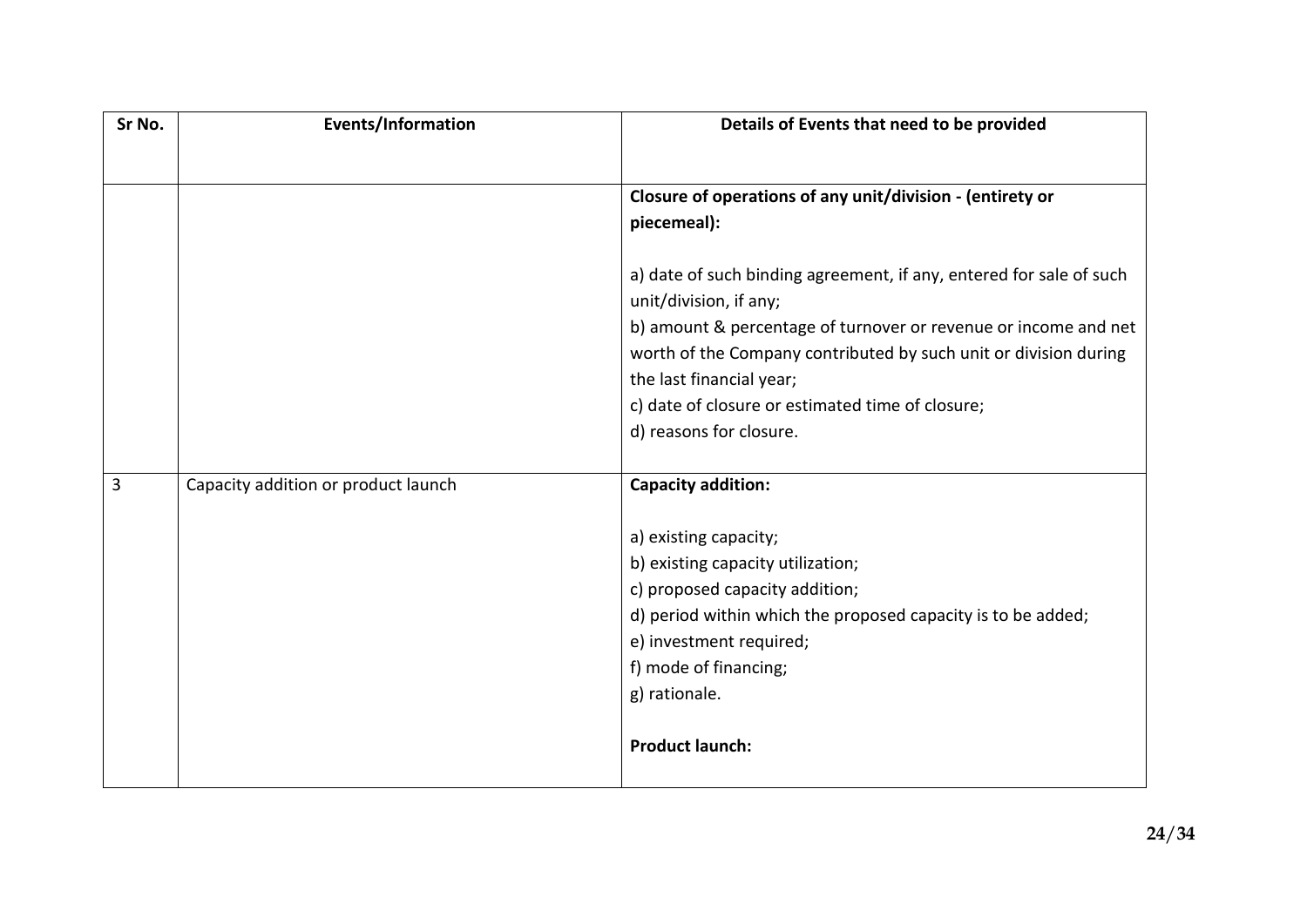| Sr No. | <b>Events/Information</b>                                                                | Details of Events that need to be provided                          |
|--------|------------------------------------------------------------------------------------------|---------------------------------------------------------------------|
|        |                                                                                          |                                                                     |
|        |                                                                                          | a) name of the product;                                             |
|        |                                                                                          | b) date of launch;                                                  |
|        |                                                                                          | c) category of the product;                                         |
|        |                                                                                          | d) whether caters to domestic/international market;                 |
|        |                                                                                          | e) name of the countries in which the product is launched (in case  |
|        |                                                                                          | of international)                                                   |
|        |                                                                                          |                                                                     |
|        |                                                                                          |                                                                     |
| 4      | Awarding, bagging/receiving, amendment or                                                | Awarding of order(s)/contract(s)                                    |
|        | termination of awarded /bagged orders /contracts not<br>in the normal course of business | Only important terms and conditions which may be as under           |
|        |                                                                                          | needs to be disclosed:                                              |
|        |                                                                                          | a) name of the entity to which order(s)/contract(s) is awarded;     |
|        |                                                                                          | b) whether order(s) / contract(s) is awarded to domestic/           |
|        |                                                                                          | international entity                                                |
|        |                                                                                          | c) significant terms and conditions of order(s) / contract(s)       |
|        |                                                                                          | awarded, in brief;                                                  |
|        |                                                                                          | d) time period, if any, associated with the order(s) / contract(s); |
|        |                                                                                          | e) broad commercial consideration or size of the order(s)/          |
|        |                                                                                          | contract(s);                                                        |
|        |                                                                                          | f) whether the promoter/ promoter group/group companies have        |
|        |                                                                                          | any interest in that entity to whom the order(s)/contract(s) is     |
|        |                                                                                          | awarded? If Yes, nature of interest and details thereof;            |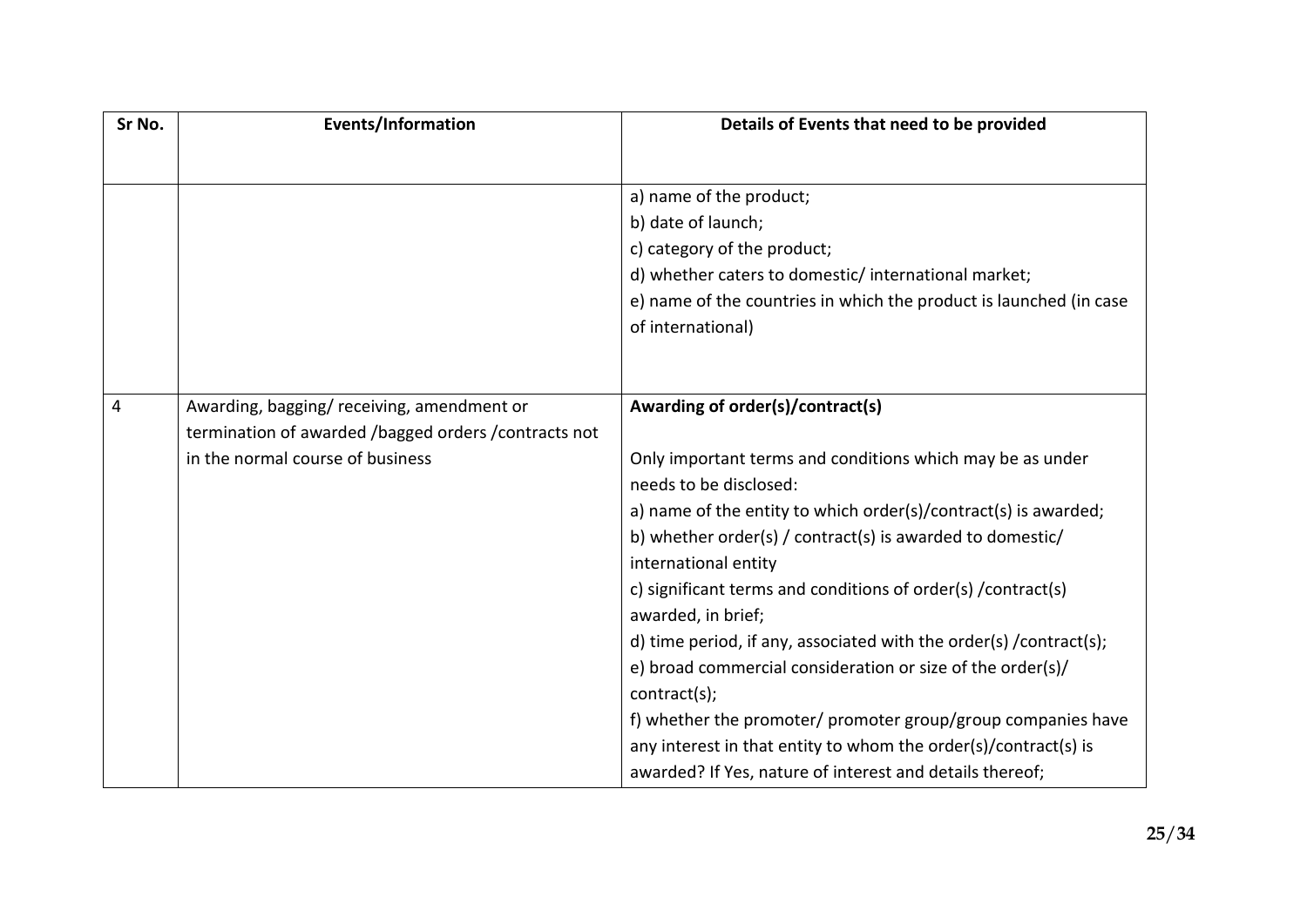| Sr No. | Events/Information | Details of Events that need to be provided                                                |
|--------|--------------------|-------------------------------------------------------------------------------------------|
|        |                    |                                                                                           |
|        |                    | g) whether the same would fall within related party transactions?                         |
|        |                    | If yes, whether the same is done at "arms length"                                         |
|        |                    | <b>Bagging/Receiving of orders/contracts:</b>                                             |
|        |                    | Only important terms and conditions which may be as under<br>needs to be disclosed:       |
|        |                    | a) name of the entity awarding the order(s) /contract(s);                                 |
|        |                    | b) significant terms and conditions of order(s) /contract(s)<br>awarded in brief;         |
|        |                    | c) whether order(s) / contract(s) have been awarded by domestic/<br>international entity; |
|        |                    | d) nature of order(s) / contract(s);                                                      |
|        |                    | e) whether domestic or international;                                                     |
|        |                    | f) time period by which the order(s)/contract(s) is to be executed;                       |
|        |                    | g) broad consideration or size of the order(s) / contract(s);                             |
|        |                    | h) whether the promoter/ promoter group / group companies                                 |
|        |                    | have any interest in the entity that awarded the order(s)/                                |
|        |                    | contract(s)? If yes, nature of interest and details thereof;                              |
|        |                    | i) whether the order(s)/contract(s) would fall within related party                       |
|        |                    | transactions? If yes, whether the same is done at "arms length".                          |
|        |                    |                                                                                           |
|        |                    | Amendment or termination of orders/contracts:                                             |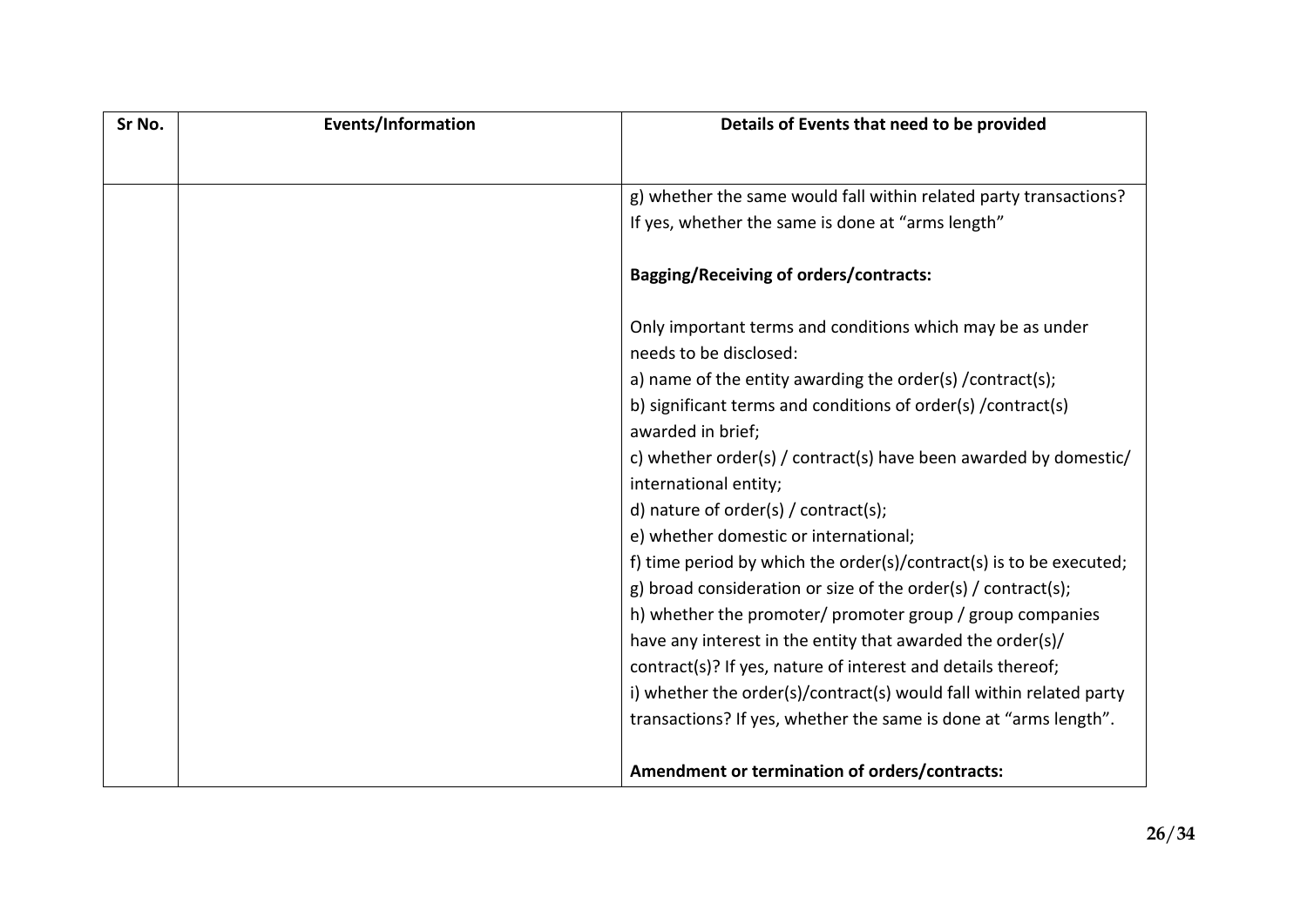| Sr No. | <b>Events/Information</b>                             | Details of Events that need to be provided                                     |
|--------|-------------------------------------------------------|--------------------------------------------------------------------------------|
|        |                                                       |                                                                                |
|        |                                                       | a) name of parties to the order(s)/contract(s);                                |
|        |                                                       | b) nature of the order(s)/contract(s);                                         |
|        |                                                       | c) date of execution of the order(s)/contract(s)                               |
|        |                                                       | d) details of amendment or reasons for terminations and impact                 |
|        |                                                       | thereof (to the extent possible);                                              |
|        |                                                       |                                                                                |
| 5      | Agreements (viz. loan agreement(s) (as a borrower) or | Only important terms and conditions which may be as under                      |
|        |                                                       | needs to be disclosed:                                                         |
|        | any other agreement(s) which are binding and not in   |                                                                                |
|        | normal course of business) and revision(s) or         | a) name(s) of parties with whom the agreement is entered;                      |
|        | amendment(s) or termination(s) thereof.               | b) purpose of entering into the agreement;                                     |
|        |                                                       | c) size of agreement;                                                          |
|        |                                                       | d) shareholding, if any, in the entity with whom the agreement is<br>executed; |
|        |                                                       | e) significant terms of the agreement (in brief) special rights like           |
|        |                                                       | right to appoint directors, first right to share subscription in case          |
|        |                                                       | of issuance of shares, right to restrict any change in capital                 |
|        |                                                       | structure etc.;                                                                |
|        |                                                       | f) whether, the said parties are related to promoter / promoter                |
|        |                                                       | group/ group companies in any manner. If yes, nature of                        |
|        |                                                       | relationship;                                                                  |
|        |                                                       | g) whether the transaction would fall within related party                     |
|        |                                                       | transactions? If yes, whether the same is done at "arms length";               |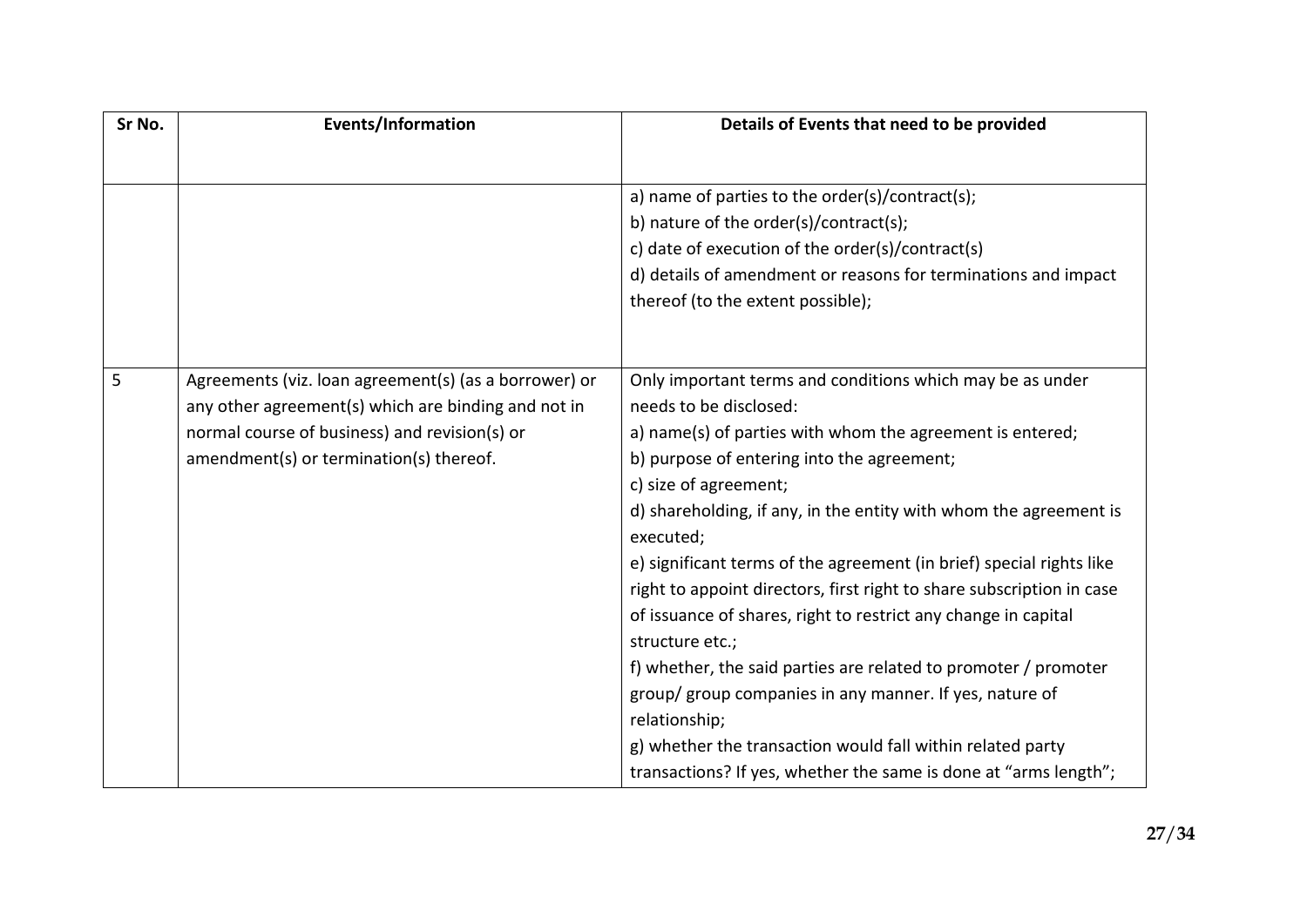| Sr No. | <b>Events/Information</b>                               | Details of Events that need to be provided                               |
|--------|---------------------------------------------------------|--------------------------------------------------------------------------|
|        |                                                         |                                                                          |
|        |                                                         | h) in case of issuance of shares to the parties, details of issue price, |
|        |                                                         | class of shares issued;                                                  |
|        |                                                         | i) in case of loan agreements, details of lender, nature of the loan,    |
|        |                                                         | total amount of loan granted, total amount outstanding, date of          |
|        |                                                         | execution of the loan agreement/sanction letter, details of the          |
|        |                                                         | security provided to the lenders for such loan;                          |
|        |                                                         | j) any other disclosures related to such agreements, viz., details of    |
|        |                                                         | nominee on the board of directors of the Company, potential              |
|        |                                                         | conflict of interest arising out of such agreements, etc;                |
|        |                                                         | k) in case of termination or amendment of agreement, Company             |
|        |                                                         | shall disclose additional details to the stock exchange(s):              |
|        |                                                         | i. name of parties to the agreement;                                     |
|        |                                                         | ii. nature of the agreement;                                             |
|        |                                                         | iii. date of execution of the agreement;                                 |
|        |                                                         | iv. details of amendment and impact thereof or reasons of                |
|        |                                                         | termination and impact thereof.                                          |
| 6      | Disruption of operations of any one or more units or    | At the time of occurrence:                                               |
|        | division of the Company due to natural calamity         |                                                                          |
|        | (earthquake, flood, fire etc.), force majeure or events | a) expected quantum of loss/damage caused;                               |
|        | such as strikes, lockouts etc.                          | b) whether loss/damage covered by insurance or not including             |
|        |                                                         | amount;                                                                  |
|        |                                                         | c) estimated impact on the production/operations in case of              |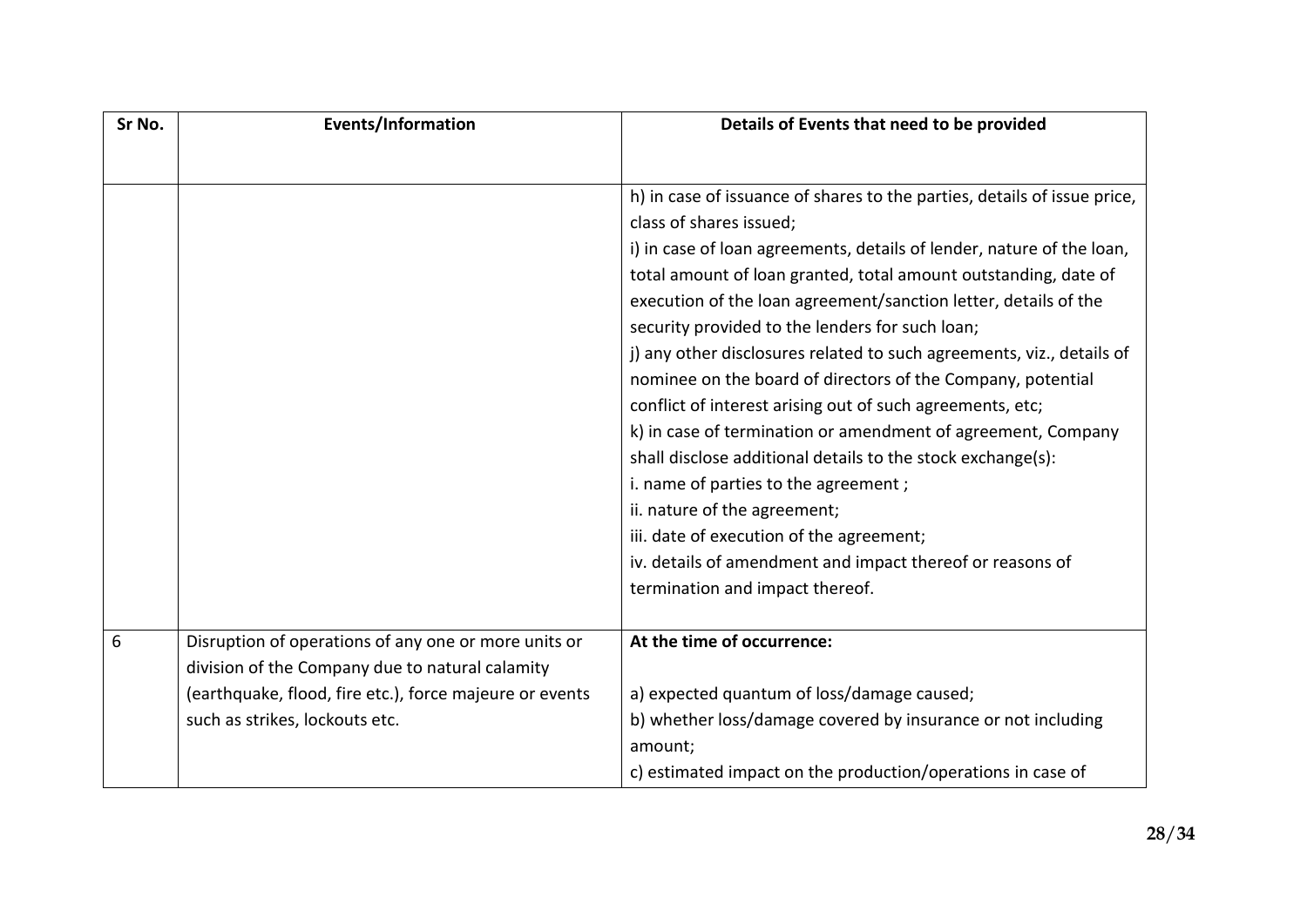| Sr No. | <b>Events/Information</b>                              | Details of Events that need to be provided                           |
|--------|--------------------------------------------------------|----------------------------------------------------------------------|
|        |                                                        |                                                                      |
|        |                                                        | strikes/lock outs;                                                   |
|        |                                                        | d) factory/unit where the strike/lock out takes place including      |
|        |                                                        | reasons for such strike.                                             |
|        |                                                        | Regularly, till complete normalcy is restored:                       |
|        |                                                        | a) insurance amount claimed and realized by the Company for the      |
|        |                                                        | loss/damage;                                                         |
|        |                                                        | b) the actual amount of damage caused due to the natural             |
|        |                                                        | calamity or other force majeure events;                              |
|        |                                                        | c) details of steps taken to restore normalcy and the impact of the  |
|        |                                                        | natural calamity/other force majeure events on production or         |
|        |                                                        | service, financials of the entity.                                   |
|        |                                                        |                                                                      |
| 7      | Effect(s) arising out of change in the regulatory      |                                                                      |
|        | framework applicable to the Company.                   |                                                                      |
| 8      | Litigation(s) / dispute(s) / regulatory action(s) with | The Company shall notify the stock exchange(s) upon it or its key    |
|        | impact.                                                | management personnel or its promoter or ultimate person in           |
|        |                                                        | control becoming party to any litigation, assessment, adjudication,  |
|        |                                                        | arbitration or dispute in conciliation proceedings or upon           |
|        |                                                        | institution of any litigation, assessment, adjudication, arbitration |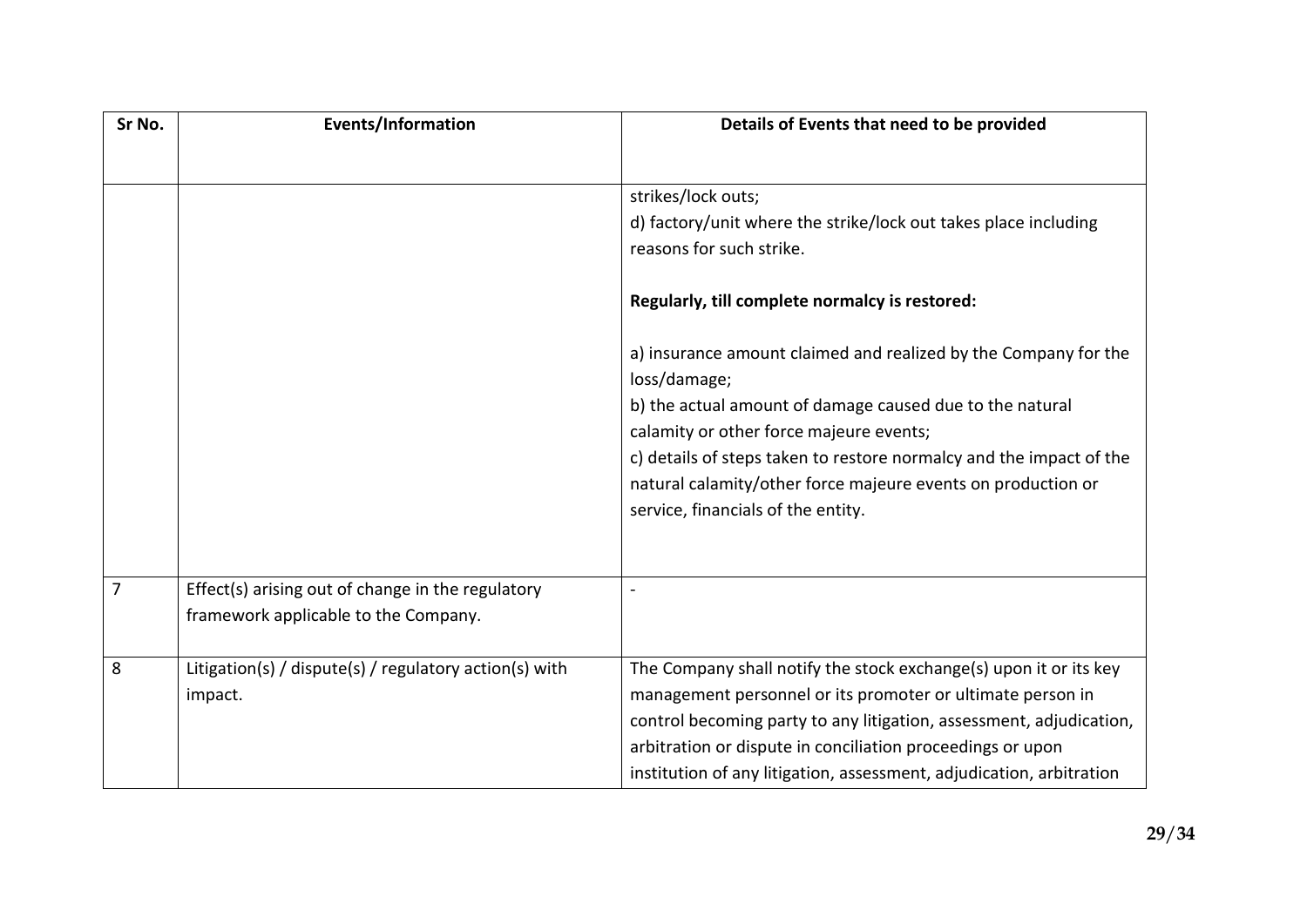| Sr No. | <b>Events/Information</b> | Details of Events that need to be provided                          |
|--------|---------------------------|---------------------------------------------------------------------|
|        |                           |                                                                     |
|        |                           | or dispute including any ad-interim or interim orders passed        |
|        |                           | against or in favour of the Company, the outcome of which can       |
|        |                           | reasonably be expected to have an impact.                           |
|        |                           | At the time of becoming the party:                                  |
|        |                           | a) brief details of litigation viz. name(s) of the opposing party,  |
|        |                           | court/tribunal/agency where litigation is filed, brief details of   |
|        |                           | dispute/litigation;                                                 |
|        |                           | b) expected financial implications, if any, due to compensation,    |
|        |                           | penalty etc;                                                        |
|        |                           | c) quantum of claims, if any;                                       |
|        |                           | Regularly till the litigation is concluded or dispute is resolved:  |
|        |                           | a) the details of any change in the status and / or any development |
|        |                           | in relation to such proceedings;                                    |
|        |                           | b) in the case of litigation against key management personnel or    |
|        |                           | its promoter or ultimate person in control, regularly provide       |
|        |                           | details of any change in the status and / or any development in     |
|        |                           | relation to such proceedings;                                       |
|        |                           | c) in the event of settlement of the proceedings, details of such   |
|        |                           | settlement including - terms of the settlement, compensation/       |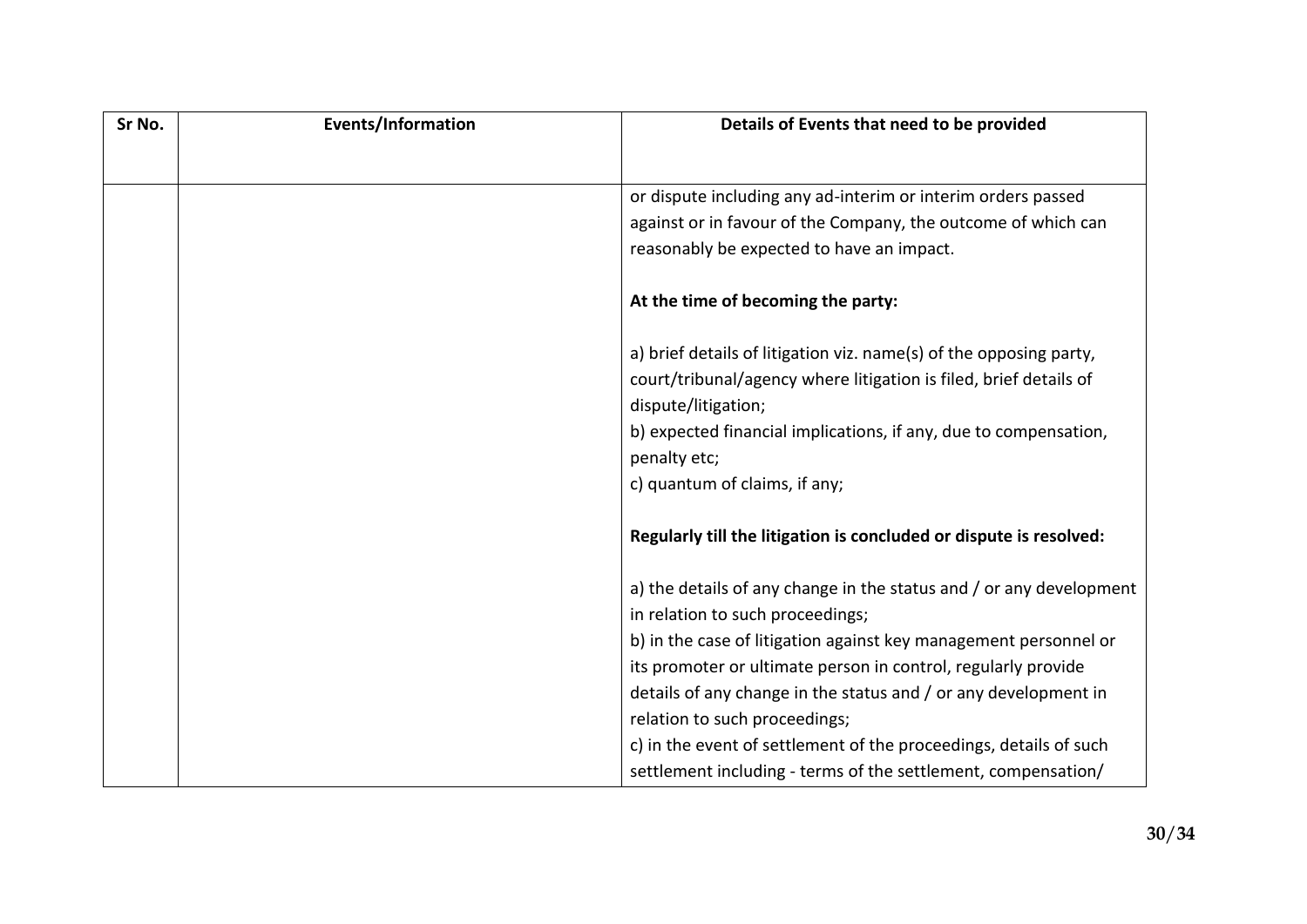| Sr No. | <b>Events/Information</b>                          | Details of Events that need to be provided                                                             |
|--------|----------------------------------------------------|--------------------------------------------------------------------------------------------------------|
|        |                                                    |                                                                                                        |
|        |                                                    | penalty paid (if any) and impact of such settlement on the financial                                   |
|        |                                                    | position of the Company.                                                                               |
| 9.     | Fraud/ defaults, etc. by directors (other than key | At the time of unearthing of fraud or occurrence of the                                                |
|        | managerial personnel) or employees of Company      | default/arrest:                                                                                        |
|        |                                                    |                                                                                                        |
|        |                                                    | a) nature of fraud/default/arrest;                                                                     |
|        |                                                    | b) estimated impact on the Company;                                                                    |
|        |                                                    | c) time of occurrence;                                                                                 |
|        |                                                    | d) person(s) involved;                                                                                 |
|        |                                                    | e) estimated amount involved (if any);                                                                 |
|        |                                                    | f) whether such fraud has been reported to appropriate                                                 |
|        |                                                    | authorities.                                                                                           |
|        |                                                    |                                                                                                        |
|        |                                                    | Subsequently intimate the stock exchange(s) further details<br>regarding the fraud/ default including: |
|        |                                                    |                                                                                                        |
|        |                                                    | a) actual amount involved in the fraud /default (if any);                                              |
|        |                                                    | b) actual impact of such fraud /default on the Company and its                                         |
|        |                                                    | financials;                                                                                            |
|        |                                                    | c) corrective measures taken by the Company on account of such                                         |
|        |                                                    | fraud/default.                                                                                         |
|        |                                                    |                                                                                                        |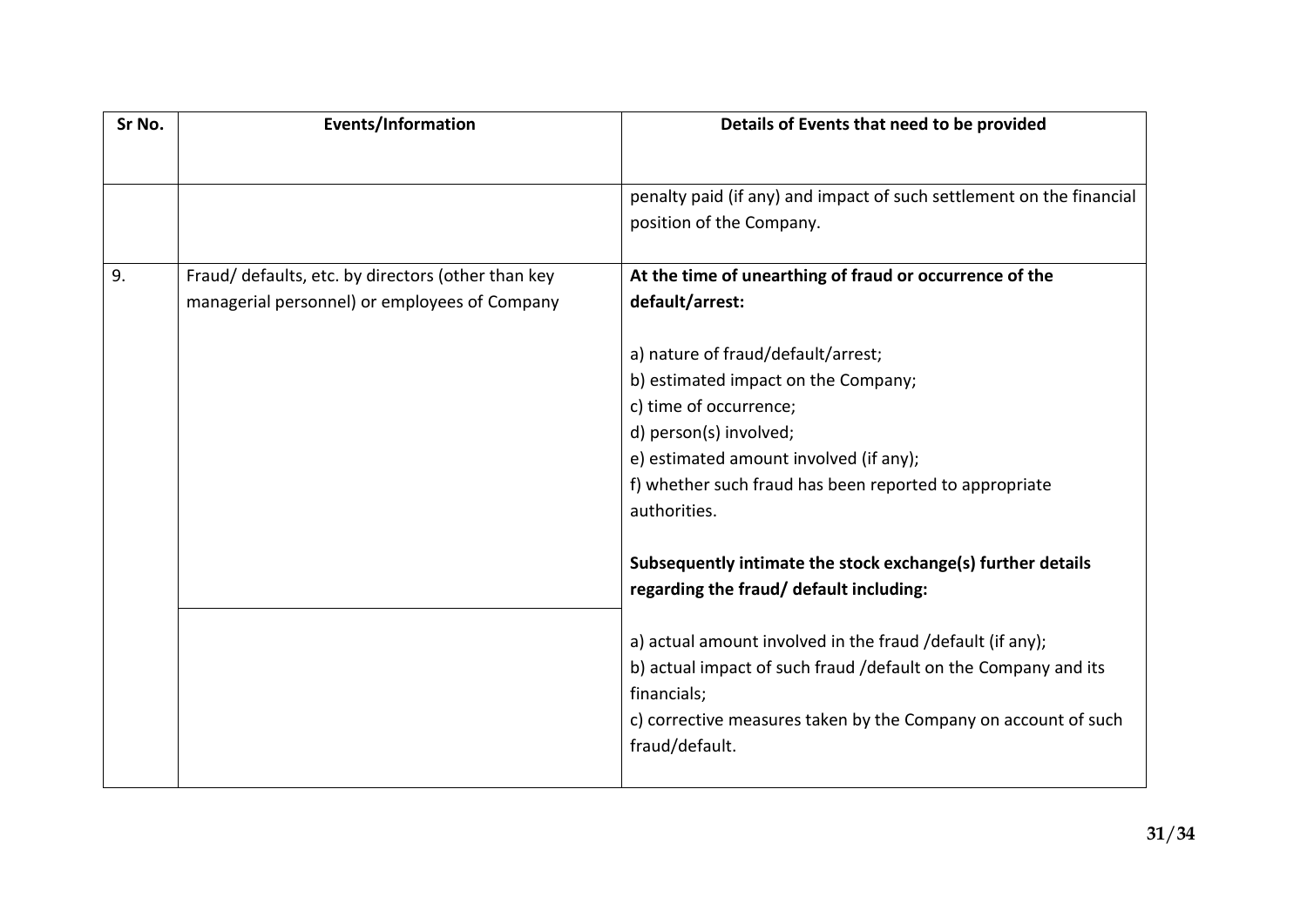| Sr No. | <b>Events/Information</b>                              | Details of Events that need to be provided                          |
|--------|--------------------------------------------------------|---------------------------------------------------------------------|
|        |                                                        |                                                                     |
| 10     | Options to purchase securities including any ESOP/ESPS | Options to purchase securities (including any Share Based           |
|        | Scheme.                                                | Employee Benefit (SBEB) Scheme) at the time of instituting the      |
|        |                                                        | scheme and vesting or exercise of options:                          |
|        |                                                        | a) brief details of options granted;                                |
|        |                                                        | b) whether the scheme is in terms of SEBI (SBEB) Regulations,       |
|        |                                                        | 2014 (if applicable);                                               |
|        |                                                        | c) total number of shares covered by these options;                 |
|        |                                                        | d) pricing formula;                                                 |
|        |                                                        | e) options vested;                                                  |
|        |                                                        | f) time within which option may be exercised;                       |
|        |                                                        | g) options exercised;                                               |
|        |                                                        | h) money realized by exercise of options;                           |
|        |                                                        | i) the total number of shares arising as a result of exercise of    |
|        |                                                        | option;                                                             |
|        |                                                        | j) options lapsed;                                                  |
|        |                                                        | k) variation of terms of options;                                   |
|        |                                                        | I) brief details of significant terms;                              |
|        |                                                        | m) subsequent changes or cancellation or exercise of such options;  |
|        |                                                        | n) diluted earnings per share pursuant to issue of equity shares on |
|        |                                                        | exercise of options                                                 |
|        |                                                        |                                                                     |
| 11     | Giving of guarantees or indemnity or becoming a surety | a) name of party for which such guarantees or indemnity or surety   |
|        | for any third party.                                   | was given;                                                          |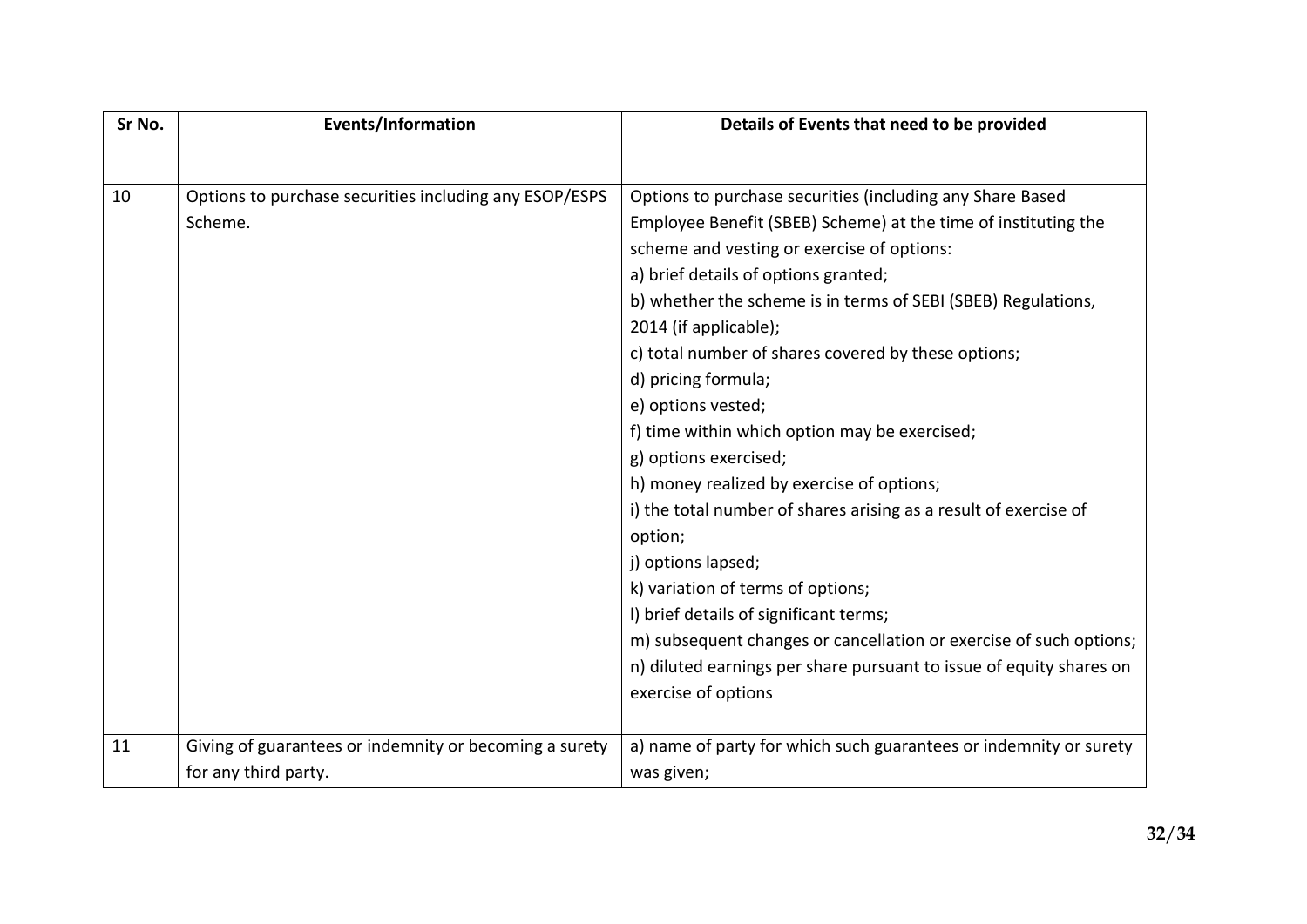| Sr No. | <b>Events/Information</b>                                                                               | Details of Events that need to be provided                                                                                                                                                                                                                                                                                                                                                                                                                                                                                                                                                                                                                                                                                                                |
|--------|---------------------------------------------------------------------------------------------------------|-----------------------------------------------------------------------------------------------------------------------------------------------------------------------------------------------------------------------------------------------------------------------------------------------------------------------------------------------------------------------------------------------------------------------------------------------------------------------------------------------------------------------------------------------------------------------------------------------------------------------------------------------------------------------------------------------------------------------------------------------------------|
|        |                                                                                                         | b) whether the promoter/ promoter group/ group companies have<br>any interest in this transaction? If yes, nature of interest and<br>details thereof and whether the same is done at "arms length";<br>c) brief details of such guarantee or indemnity or becoming a<br>surety viz. brief details of agreement entered (if any) including<br>significant terms and conditions, including amount of guarantee;<br>d) impact of such guarantees or indemnity or surety on the<br>Company.                                                                                                                                                                                                                                                                   |
| 12     | Granting, withdrawal, surrender, cancellation or<br>suspension of key licenses or regulatory approvals. | a) name of the regulatory or licensing authority;<br>b) brief details of the approval/license obtained/ withdrawn/<br>surrendered;<br>c) impact/relevance of such approval/license to the Company;<br>d) withdrawal/cancellation or suspension of licence/approval by<br>the regulatory or licensing authority, with reasons for such action,<br>estimated impact (monetary or otherwise) on the Company and<br>penalty, if any;<br>e) period for which such approval/license is/was valid;<br>f) Subsequently, the Company shall inform the stock exchange(s),<br>the actual impact (monetary or otherwise) along with corrective<br>actions taken by the Company pursuant to the withdrawal,<br>cancellation or suspension of the key license/approval. |